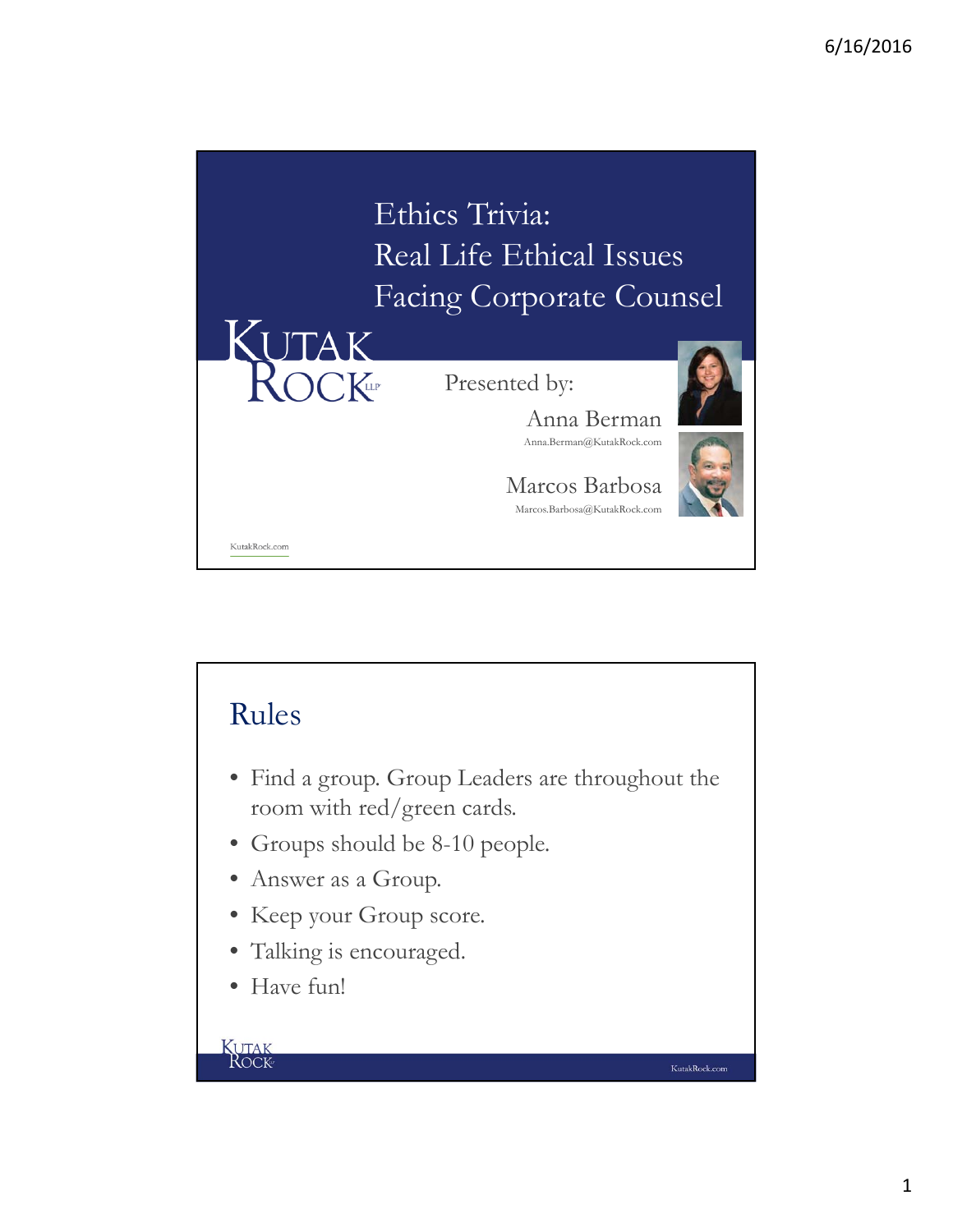

#### What's the Matter?

**KUTAK**<br>ROCK

Moose Co. and Hoz Co. are subsidiaries. Yost is in-house counsel for both companies. Moose Co. is involved in litigation adverse to Bautista Co. Yost frequently communicates with the lawyers for Bautista Co. regarding the litigation. Bautista Co. regularly supplies baseballs to Hoz Co.



2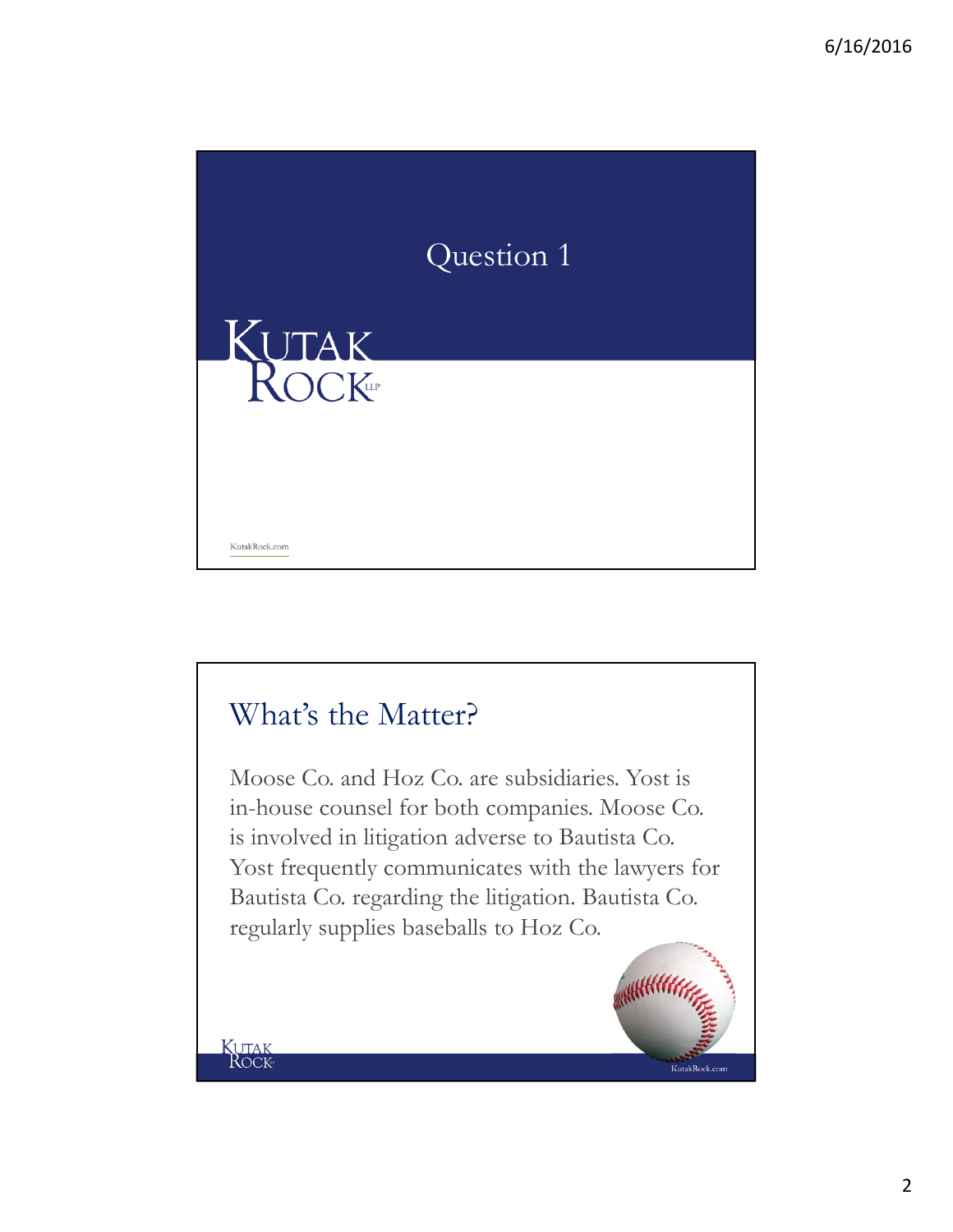#### What's the Matter?

Hoz Co. approaches Yost regarding an invoice from Bautista Co. There is a discrepancy between the number of baseballs listed on the invoice and the number of baseballs received by Hoz Co. Hoz Co. asks Yost to contact the sales representative at Bautista Co. regarding the discrepancy.

#### What's the Matter?

True or False: Yost can contact the sales representative at Bautista Co. regarding the invoice.

KUTAK

KutakRock.com

**Allin** 

KutakRock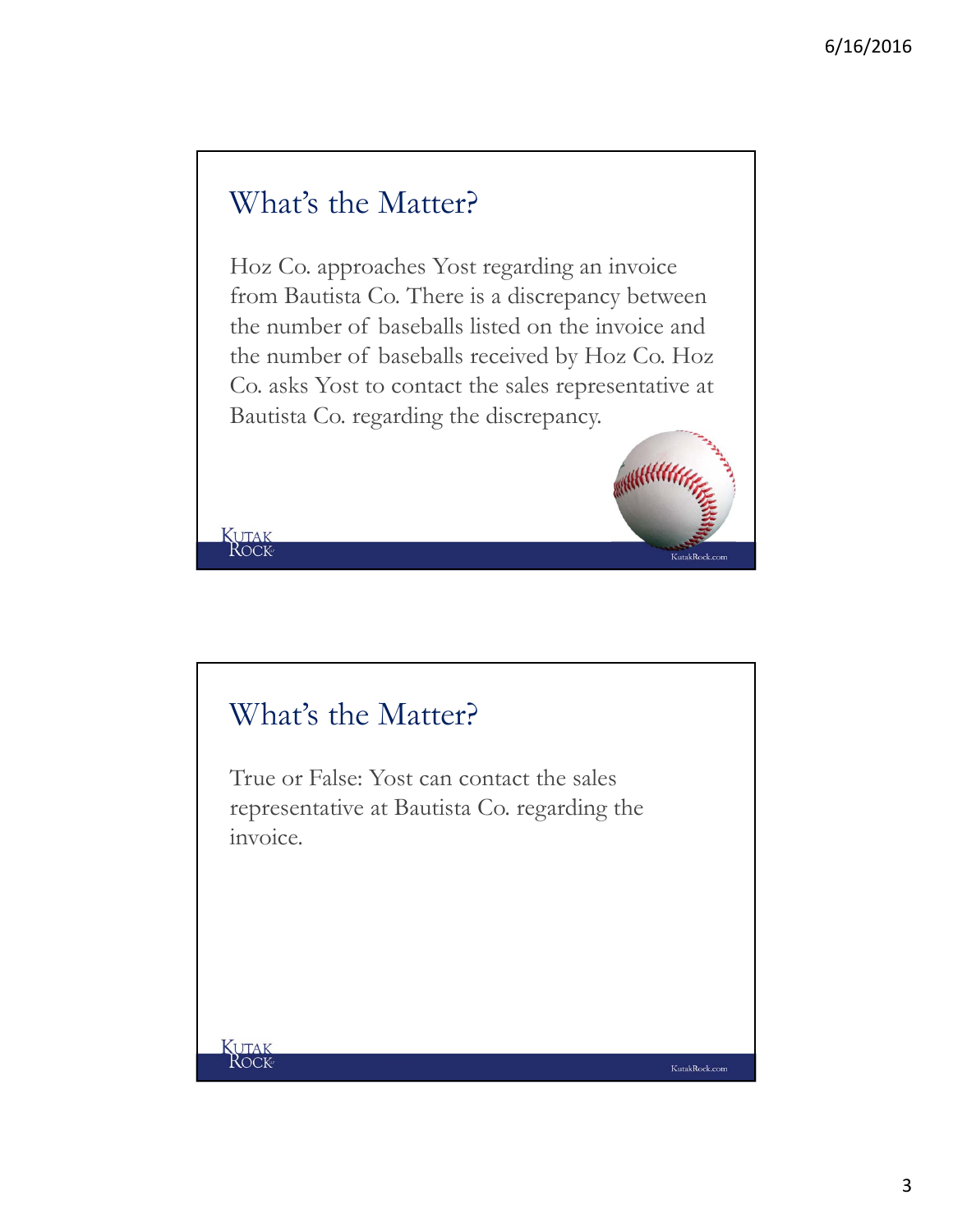# What's the Matter? Model Rule 4.2 [KS 4.2 / MO 4-4.2]

In representing a client, a lawyer shall not communicate about the subject of the representation with a person the lawyer knows to be represented by another lawyer in the matter, unless the lawyer has the consent of the other lawyer or is authorized to do so by law or a court order.

#### What's the Matter?

Model Rule 4.2 [KS 4.2 / MO 4-4.2]

In representing a client, a lawyer shall not communicate about the subject of the representation with a person the lawyer knows to be represented by another lawyer in the matter, unless the lawyer has the consent of the other lawyer or is authorized to do so by law or a court order.

KUTAK

**KUTAK**<br>ROCK

KutakRock.com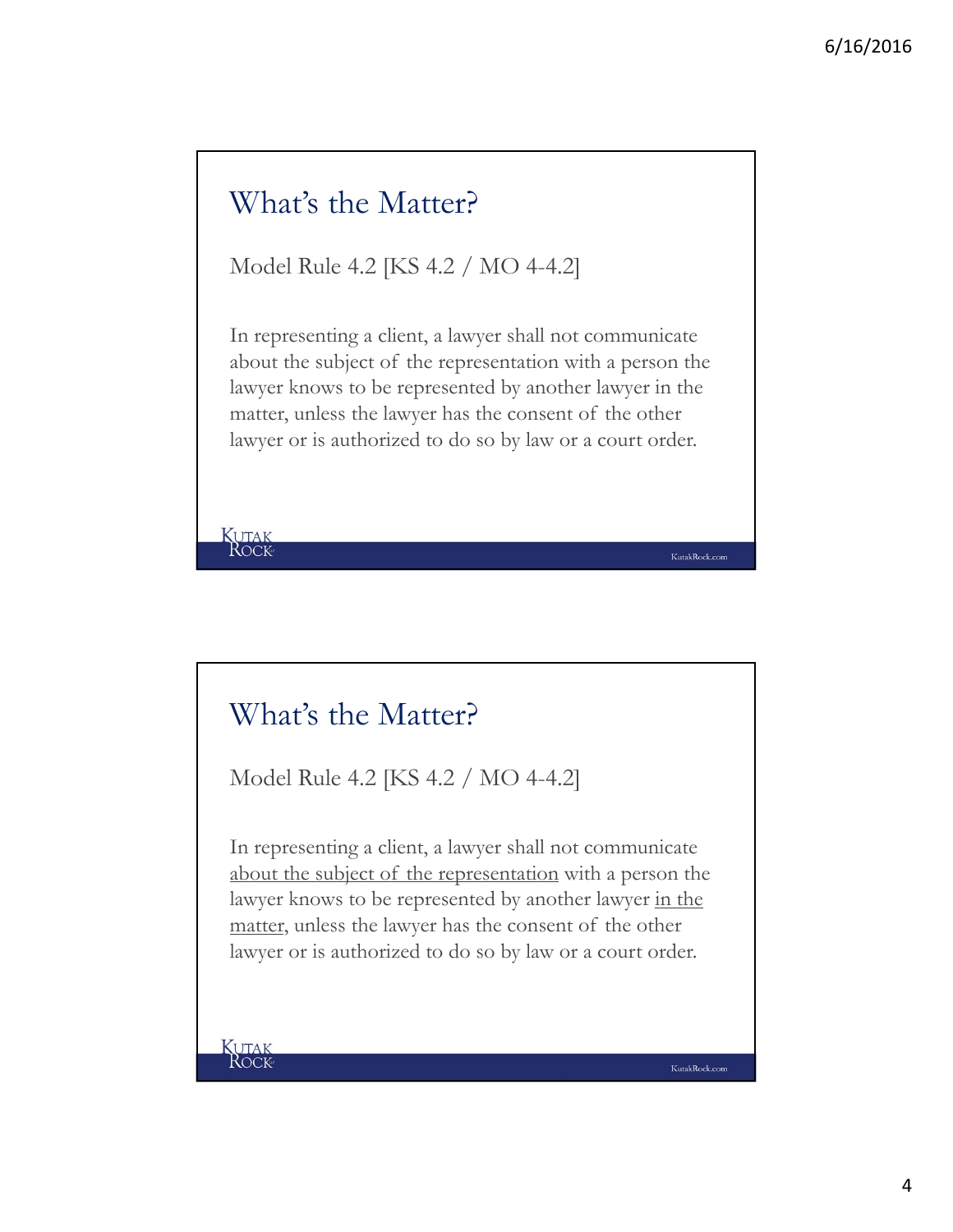#### What's the Matter?

Comment [4] to Model Rule 4.2:

This Rule does not prohibit communication with a represented person, or an employee or agent of such a person, concerning matters outside the representation.

#### What's the Matter?

Colorado Rule 4.2:

In representing a client, a lawyer shall not communicate about the subject of the representation with a party the lawyer knows to be represented by another lawyer in the matter, unless the lawyer has the consent of the other lawyer or is authorized by law to do so.

Rule 4.2 attaches only once an "adversarial relationship" sufficient to trigger an organization's right to counsel arises.

**KUTAK**<br>ROCK

**KUTAK**<br>ROCK

KutakRock.com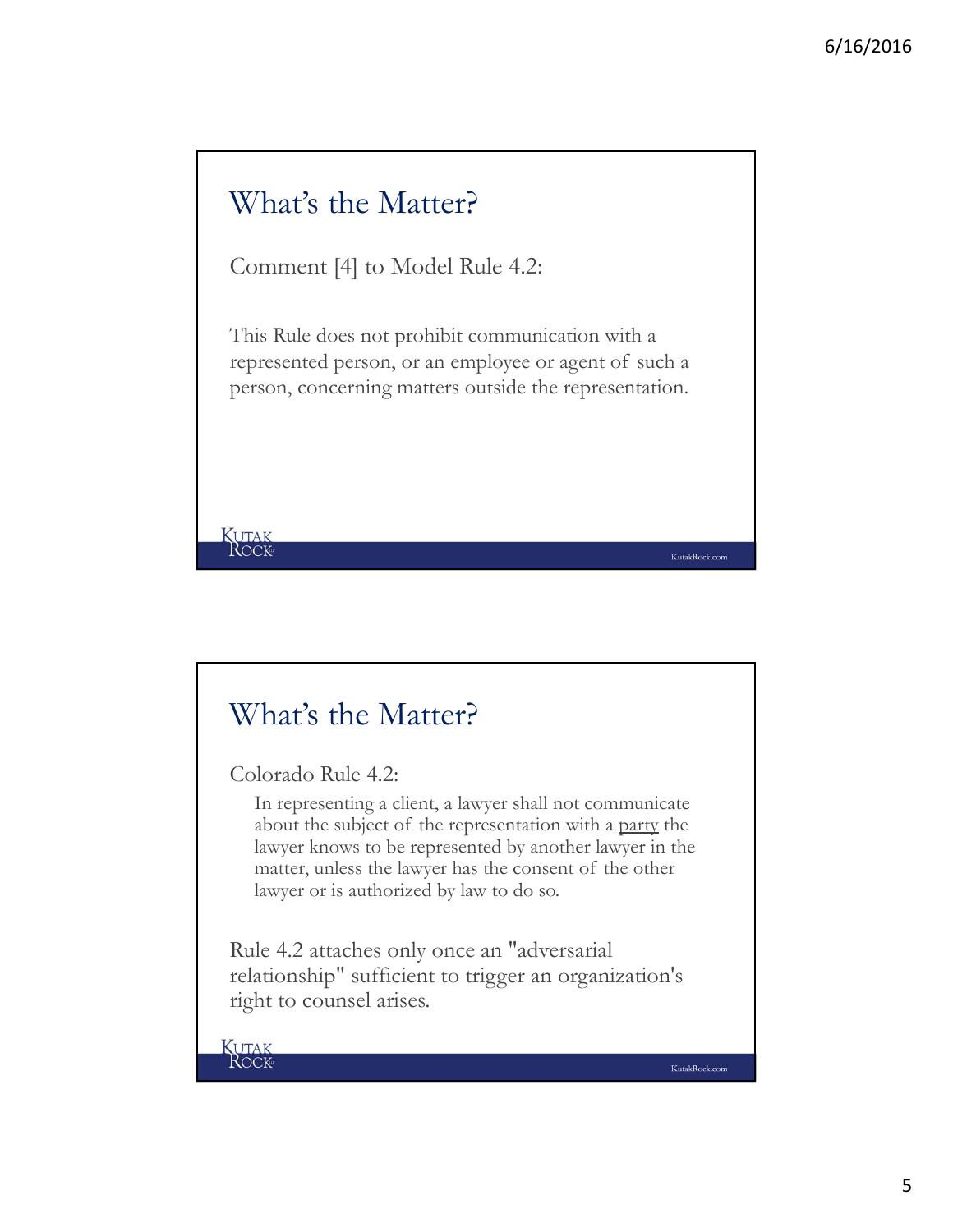

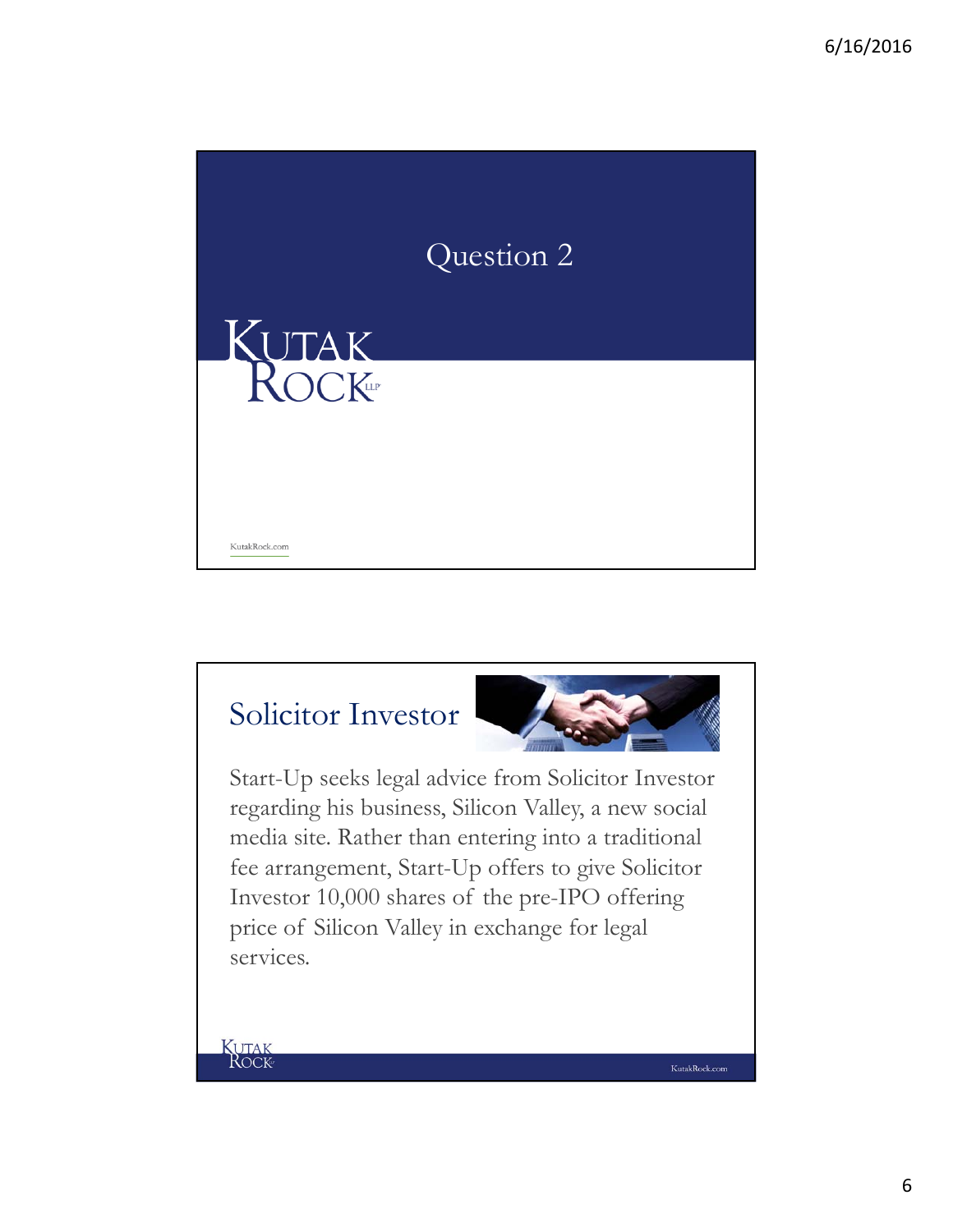

#### Solicitor Investor

So long as Solicitor Investor takes care to comply with Rule 1.8(a) (regarding business transactions) and Rule 1.5 (regarding reasonableness of fees), ethics rules do not prohibit Solicitor Investor from accepting the stock in lieu of monetary payment.

**KUTAK**<br>ROCK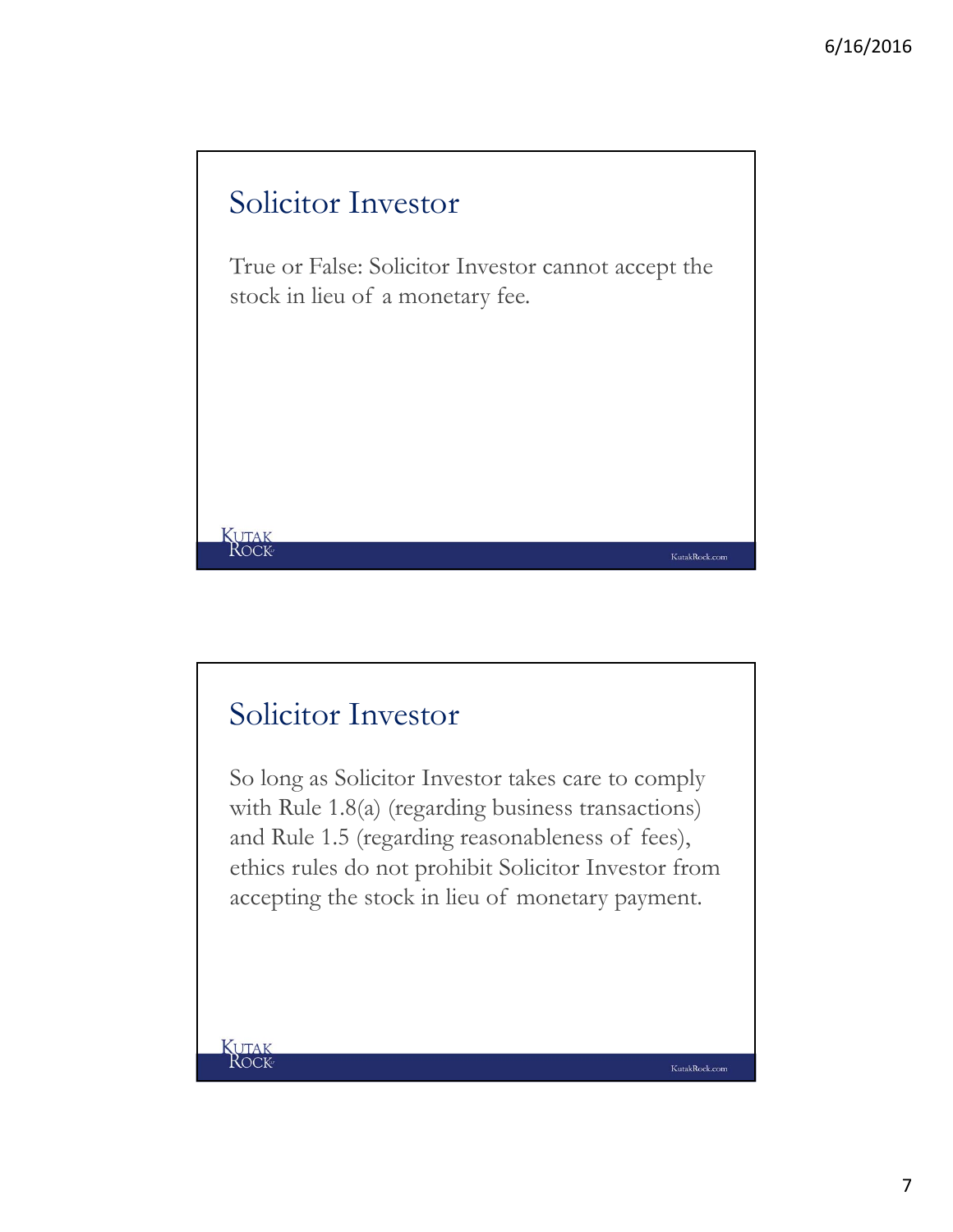

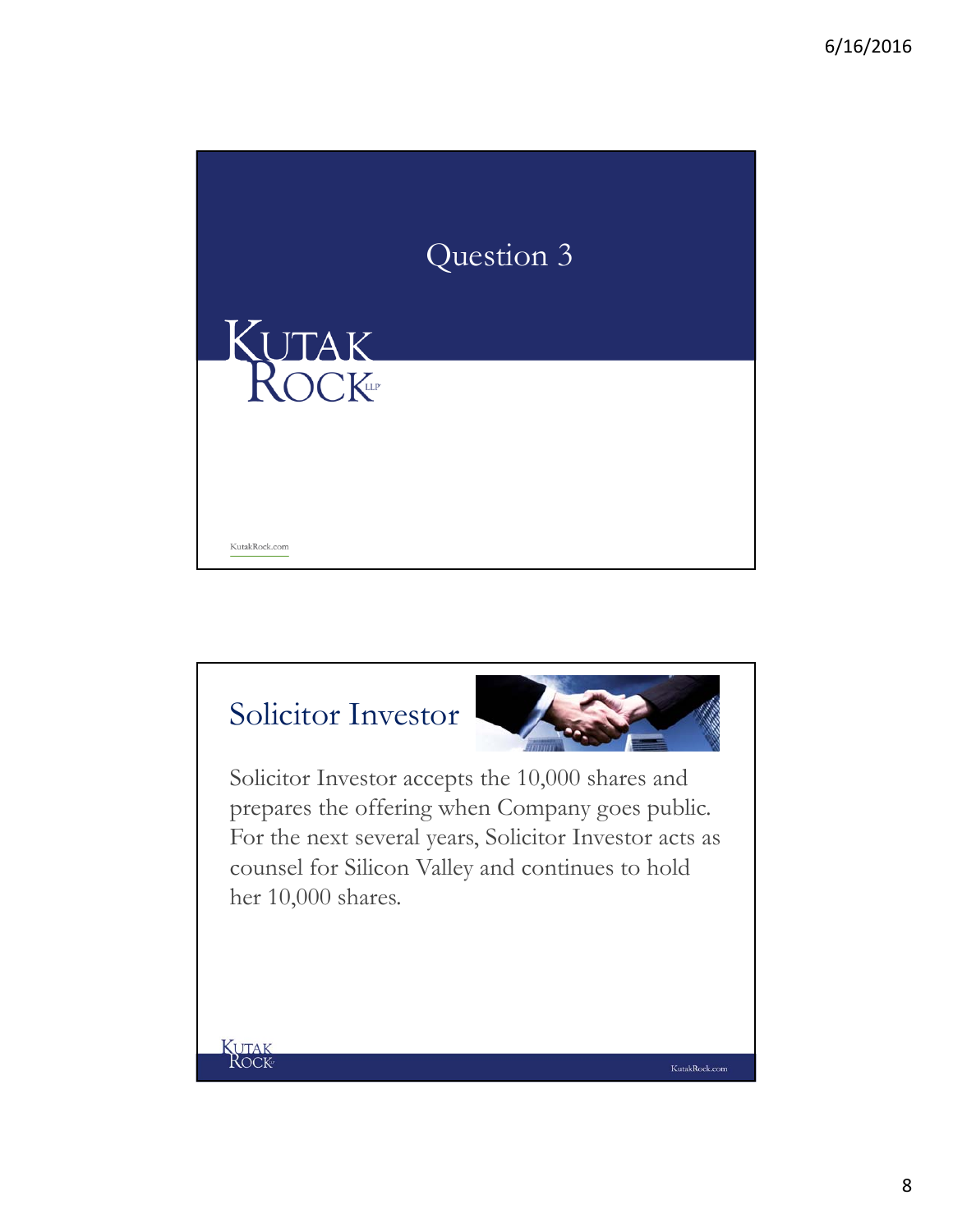#### Solicitor Investor

**KUTAK**<br>ROCK



KutakRock.com

Silicon Valley is hacked, and during the data breach user email addresses and dates of birth are leaked. Solicitor Investor is asked to advise Silicon Valley regarding its duty to disclose the data breach to regulators. Solicitor Investor fears that this revelation might cause a sharp dip in Silicon Valley's stock price.

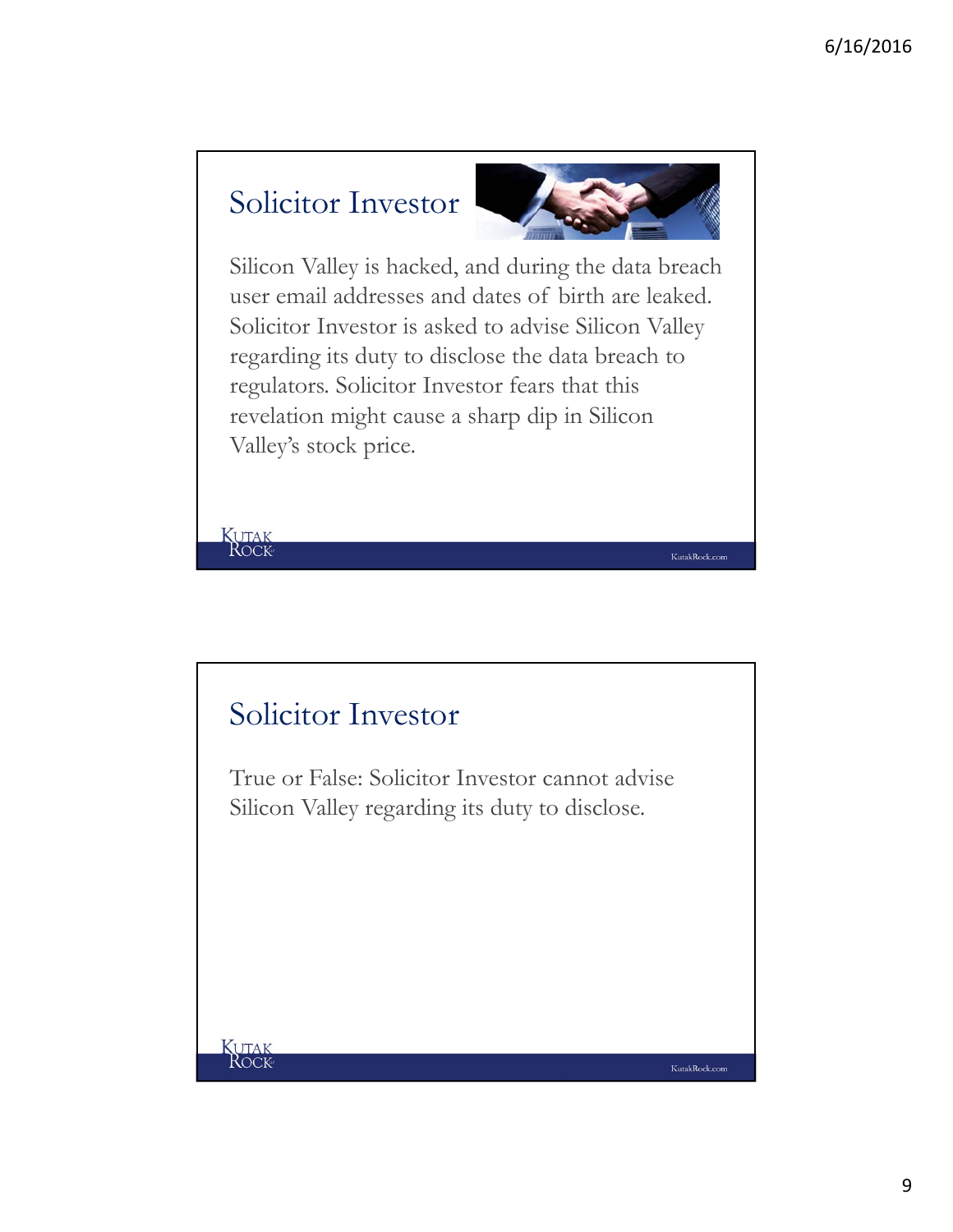

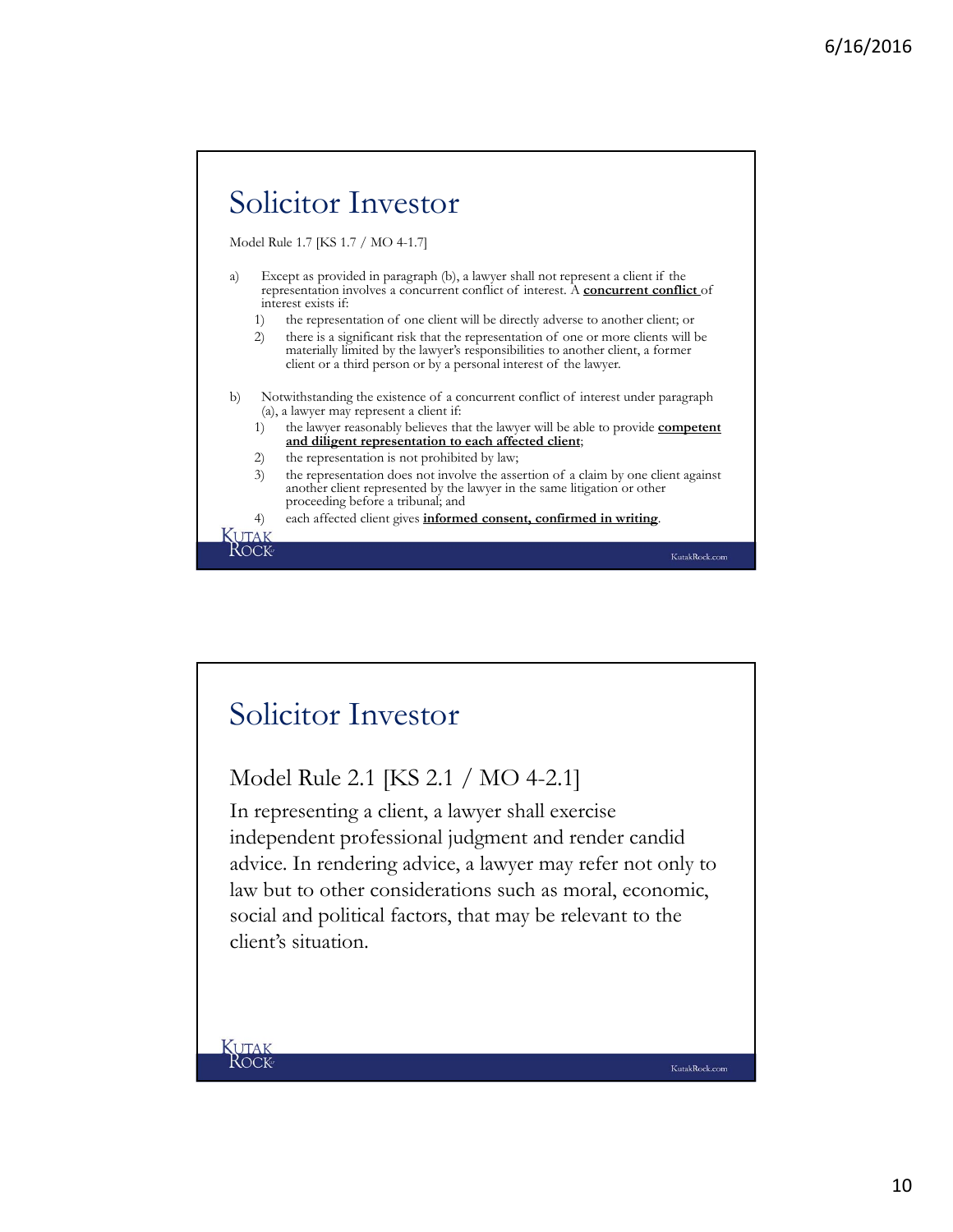#### Solicitor Investor

ABA FORMAL OP. 00-418 (July 7, 2000)

Solicitor Investor must evaluate her ability to maintain the requisite professional independence as a lawyer in Silicon Valley's best interest by subordinating any economic incentive arising from her stock ownership. The lawyer also must consider whether her stock ownership might create questions concerning the objectivity of her opinion.

KutakRock.com

**KUTAK**<br>ROCK

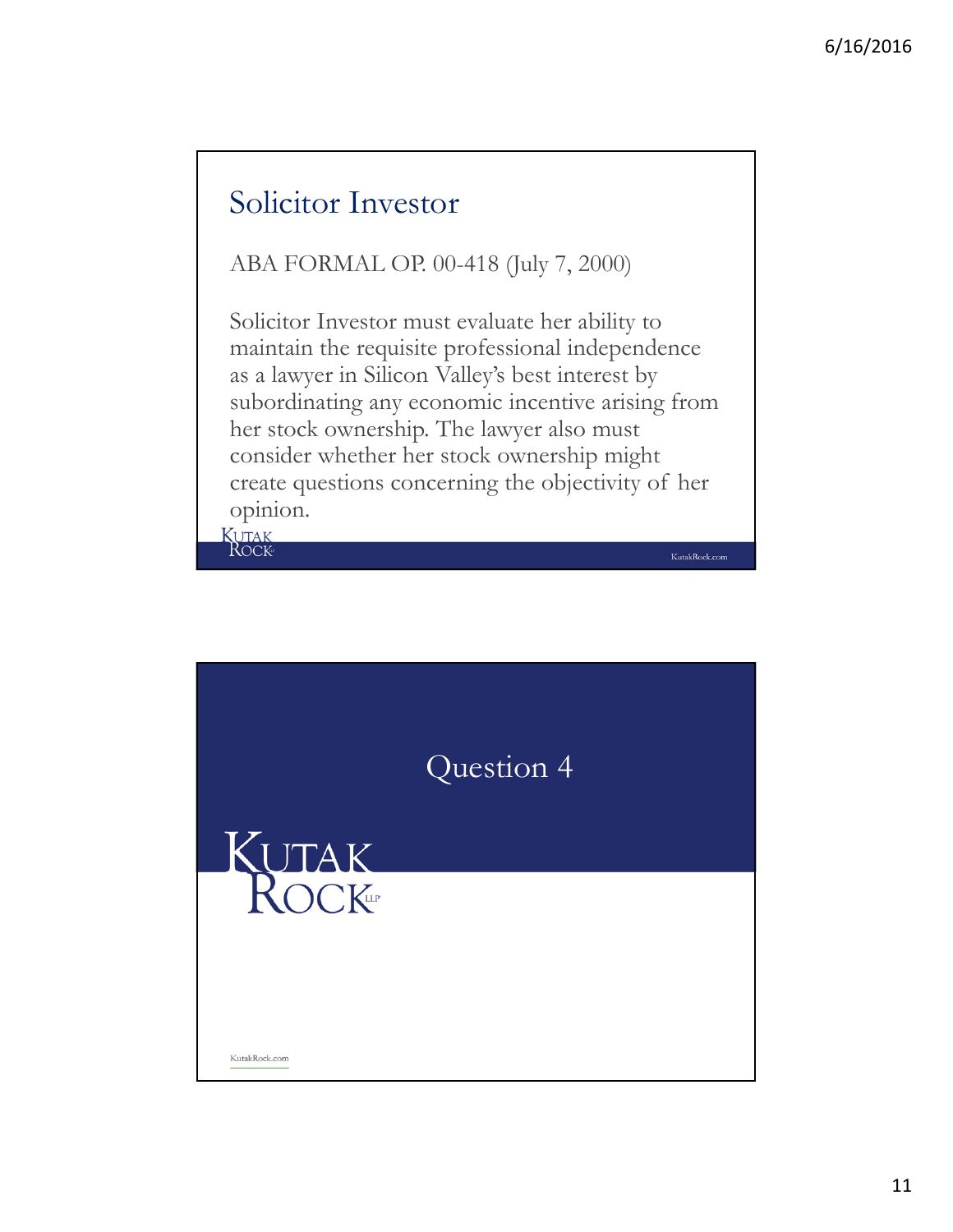#### Four's Company

Sub-Sub I Co. and Sub-Sub II Co. are wholly owned subsidiaries of Sub Co. Sub Co. is a wholly owned subsidiary of Parent Co. Parent Co., Sub Co., Sub-Sub I Co., and Sub-Sub II Co. ("Four's Company") are involved in the construction of an apartment building.

Construction does not go well.



#### Four's Company

**KUTAK**<br>ROCK

Kutak<br>Rock

Parent Co.'s in-house counsel conducts a postconstruction investigation in anticipation of construction defect litigation. In furtherance of this investigation, In-House interviews and communicates with employees and officers from Sub Co., Sub-Sub I Co. and Sub-Sub II Co.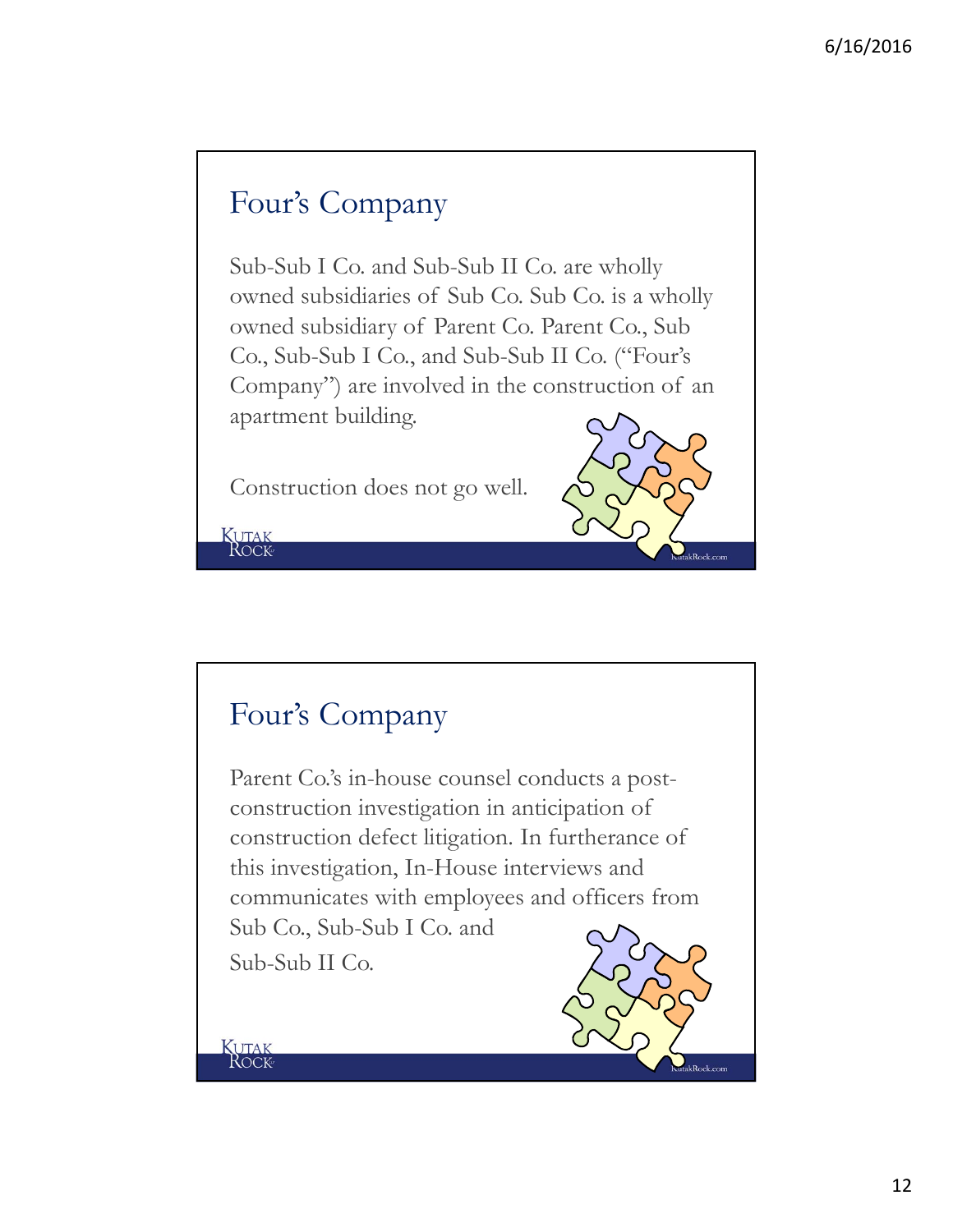## Four's Company

In-House shares the results of his investigation with Sub Co., Sub-Sub I Co. and Sub-Sub II Co. Sometime after, a defective construction suit is filed and Four's Company are named as defendants.

#### Four's Company

KUTAK

**KUTAK**<br>ROCK

True or False: In-House's communications with Sub Co., Sub-Sub I Co., and Sub-Sub II Co. are privileged.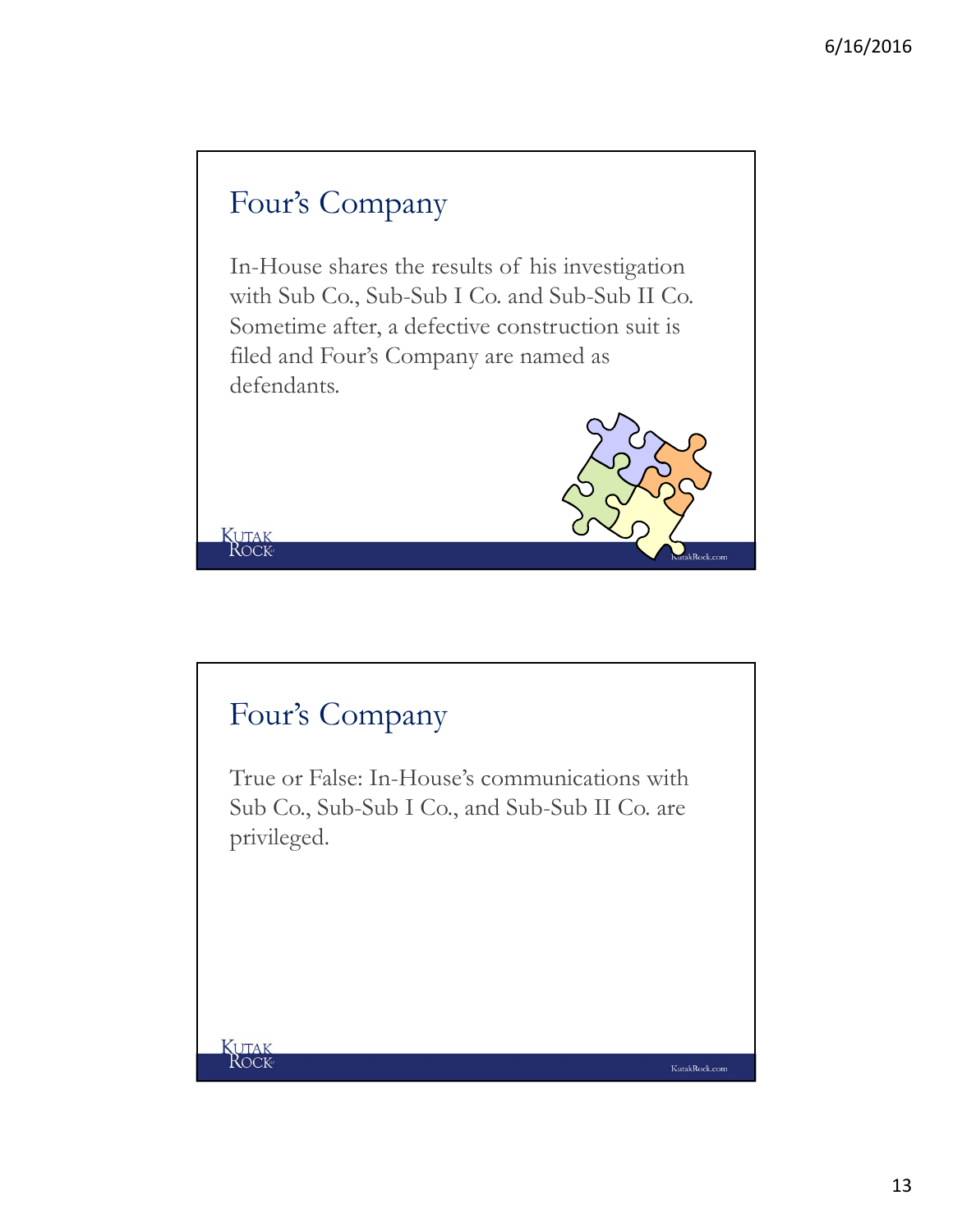#### Four's Company

*State ex rel. Syntex Agri-Bus., Inc. v. Adolf*, 700 S.W.2d 886 (Mo. App. E.D. 1985) (citing *Insurance Company of North America v. Superior Court,* 108 Cal. App. 3d 758 (1980)).

Documents shared among family of corporations does not destroy privilege so long as "disclosure [is] reasonably necessary to accomplish the corporate client's purpose in consulting counsel."

KUTAK<br>ROCK

#### Four's Company

Commonality required to assert "common interest" doctrine varies by jurisdiction.

*Bank of America, N.A. v. Terra Nova Ins. Co. Ltd.*, 211 F. Supp. 2d 493, 496 (S.D.N.Y. 2002).

Bank and Insurer to whom Bank extended letters of credit were held not to have sufficiently common interests in a lawsuit brought by the Bank against the Re-Insurer who allegedly failed to provide security on the letters of credit. The court held that while Bank and Insurer were in a "collaborative effort", each party was interested in making the terms of the transaction favorable to itself. Their interests were not identical, so communications related to the letter of credit negotiations were not privileged.

**KUTAK**<br>ROCK

KutakRock.com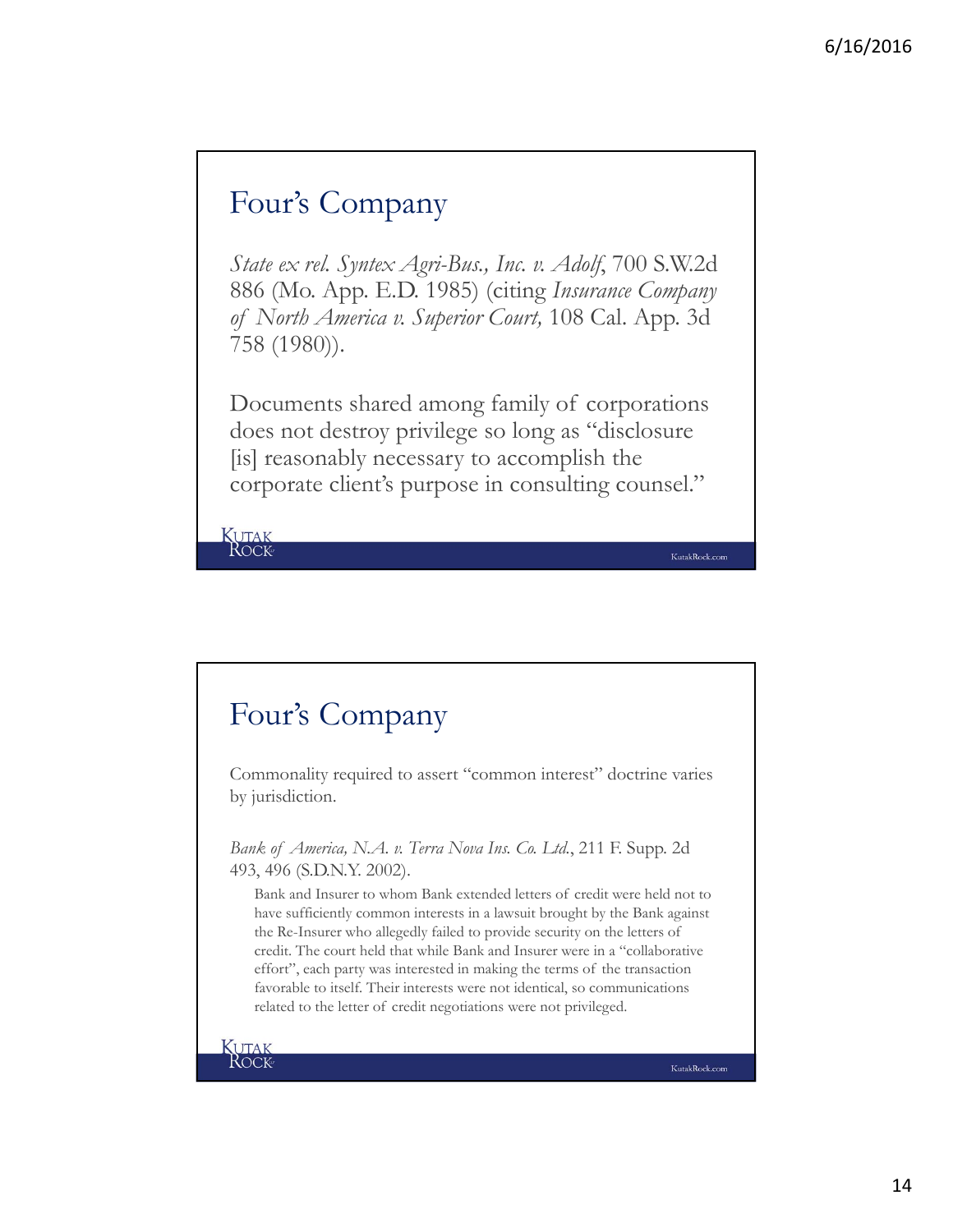

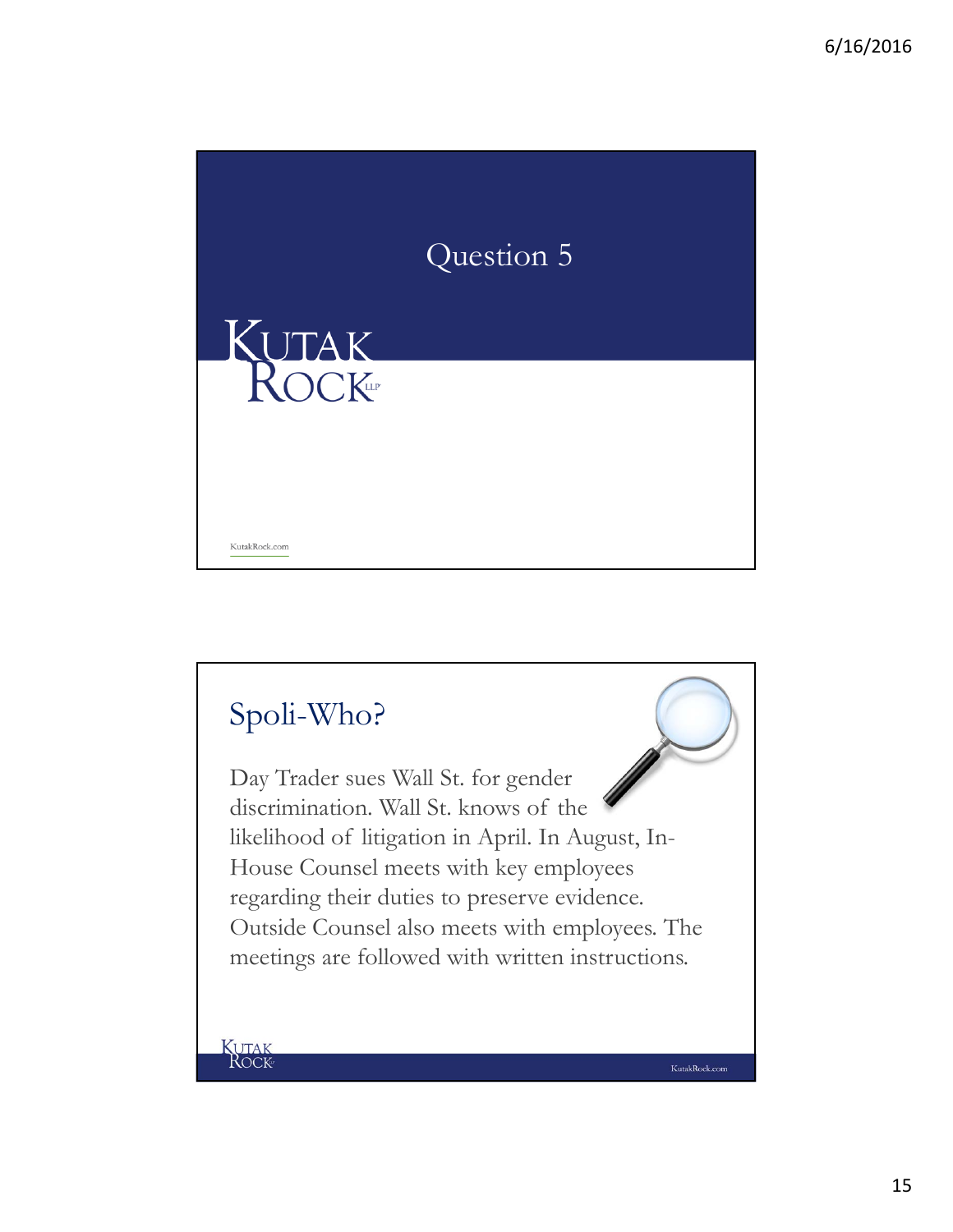#### Spoli-Who?

Although Outside Counsel meets with the key employees, she does not become fully familiar with Wall St.'s document retention policies or Wall St.'s data retention architecture. No one instructs IT to preserve backup tapes until Day Trader's attorneys specifically ask for emails stored on backup tapes (almost a year later).

#### Spoli-Who?

**KUTAK**<br>ROCK

After several rounds of discovery and motion practice, Wall St. agrees to restore several back-up tapes. The restoration reveals that a number of emails on the back-up tapes are not included in Wall St. employees' "active files." The newly discovered emails are produced two years after the initial discovery requests are made and some emails cannot be recovered.

**KUTAK**<br>ROCK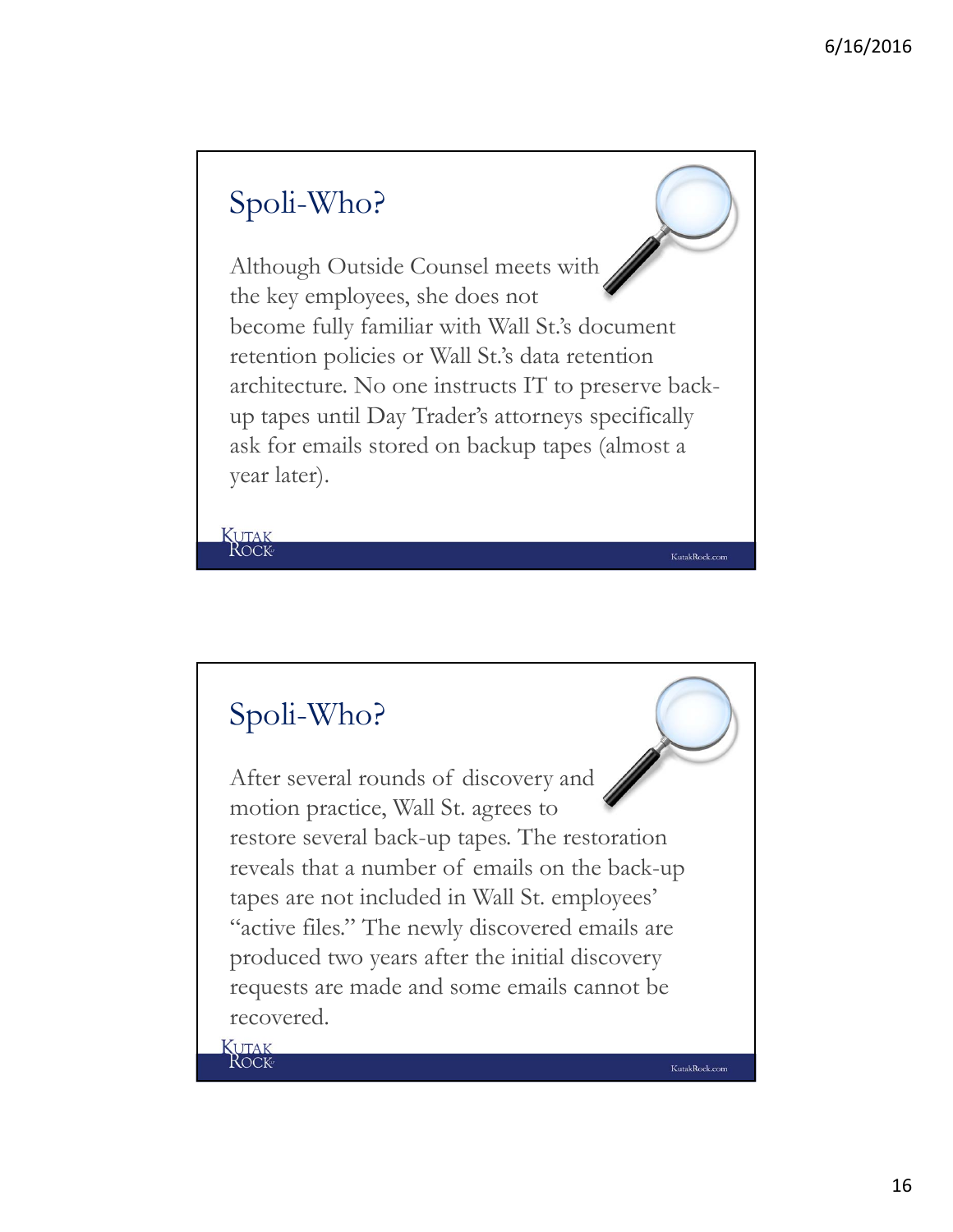

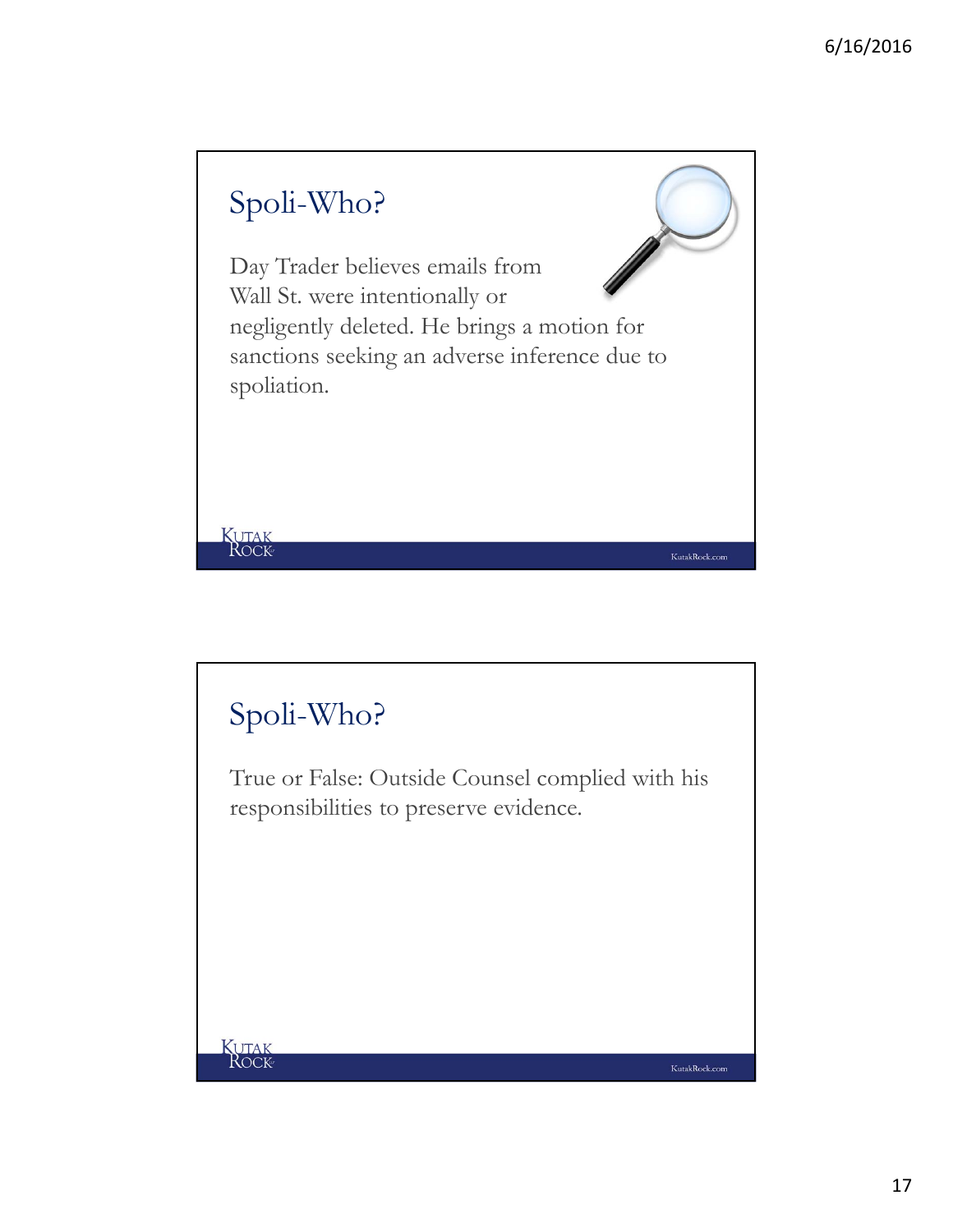## Spoli-Who?

Court found that while counsel did not need to supervise every step of the document production process, counsel was responsible for coordinating the client's discovery efforts. That includes overseeing the location of relevant information, the duty to preserve and duty to timely produce.

#### Spoli-Who?

**KUTAK**<br>ROCK

Outside Counsel failed to ask questions. Some employees at Wall St. had separate computer files pertaining to Day Trader. Some printed emails and retained them in hard copy only.

One employee referred to her retention system as "archiving." Outside Counsel incorrectly assumed this employee's "archiving" meant the back-up tapes.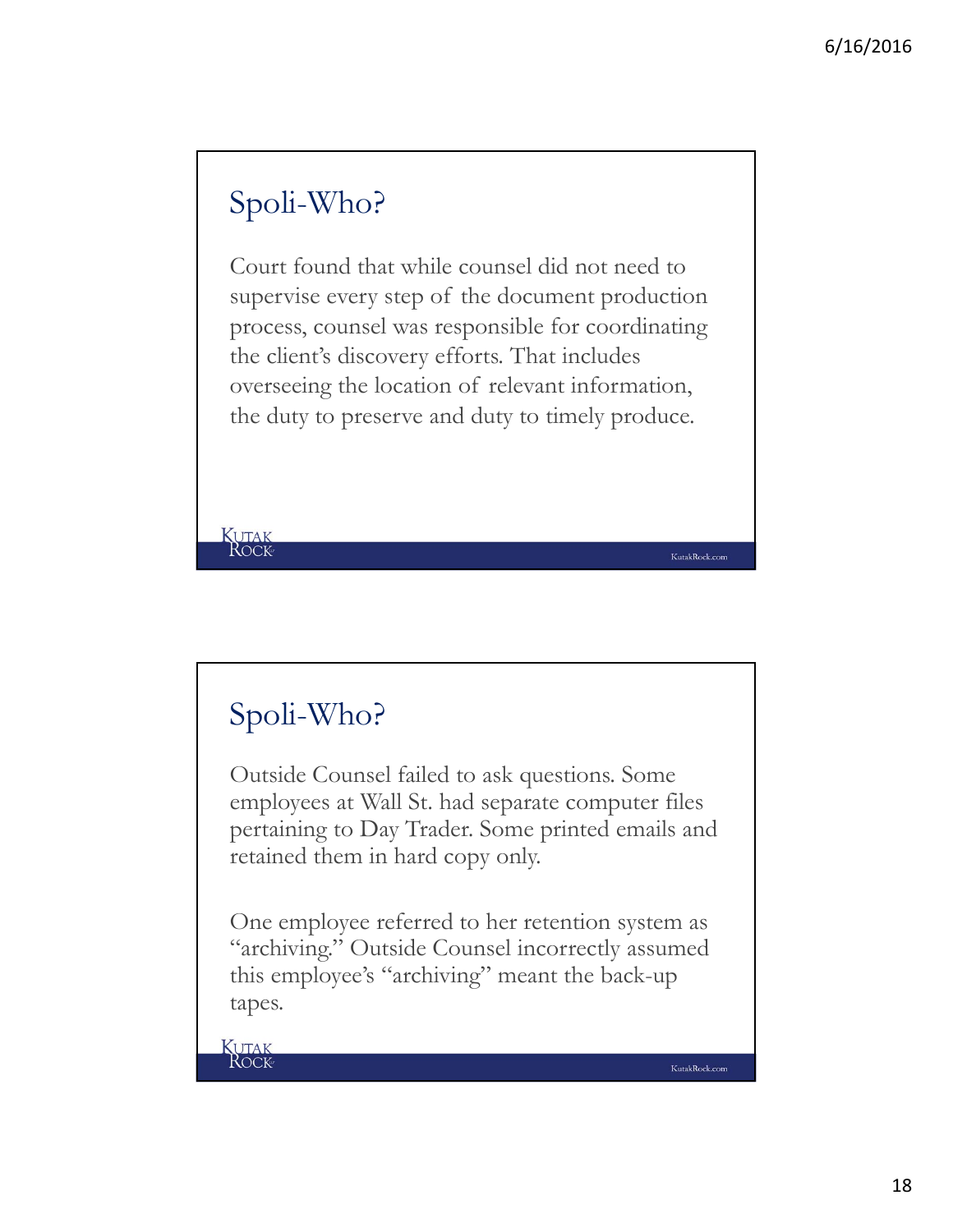## Spoli-Who?

In-House Counsel and Outside Counsel also failed to communicate the litigation hold to a key HR employee and failed to produce some emails they were given.

Wall St. was not blameless. Its employees failed to turn over requested emails to counsel.

#### Spoli-Who?

**KUTAK**<br>ROCK

*Zubulake V*, 229 F.R.D. 422, 432 (S.D.N.Y. 2004); *See FTC v. Affiliate Strategies, Inc.*, 2011 WL 2084147 (D. Kan. May 24, 2011)

Court ultimately found that duty to preserve rests on the party and issued an adverse inference.

**KUTAK**<br>ROCK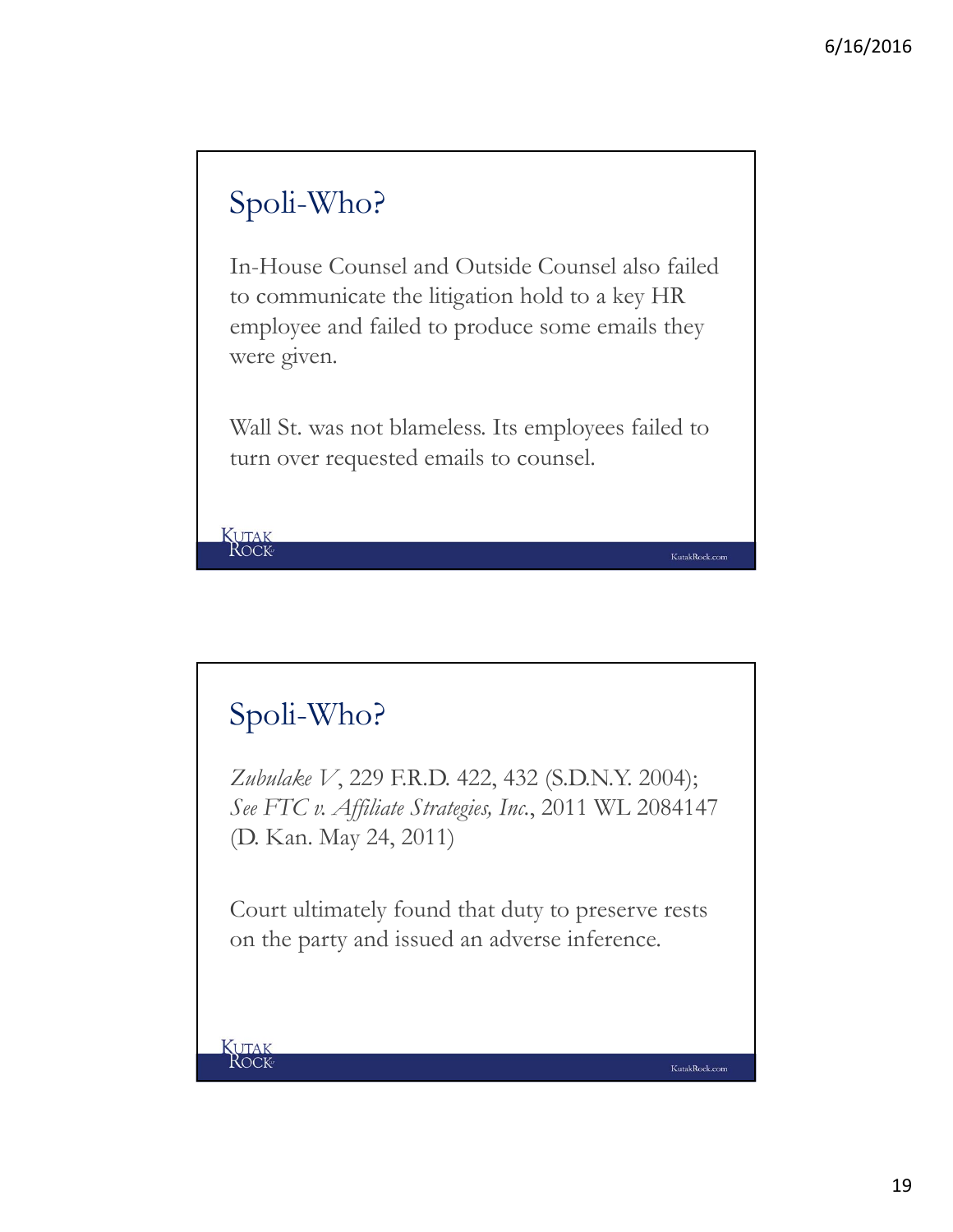

## Do Tell…



KutakRock.com

Politician is an attorney running for county office. Prior to running for office, Politician represented Doe in various matters. Through his representation, Politician learns that Doe accused her probation officer of sexual misconduct and filed a publicly available complaint including such allegations.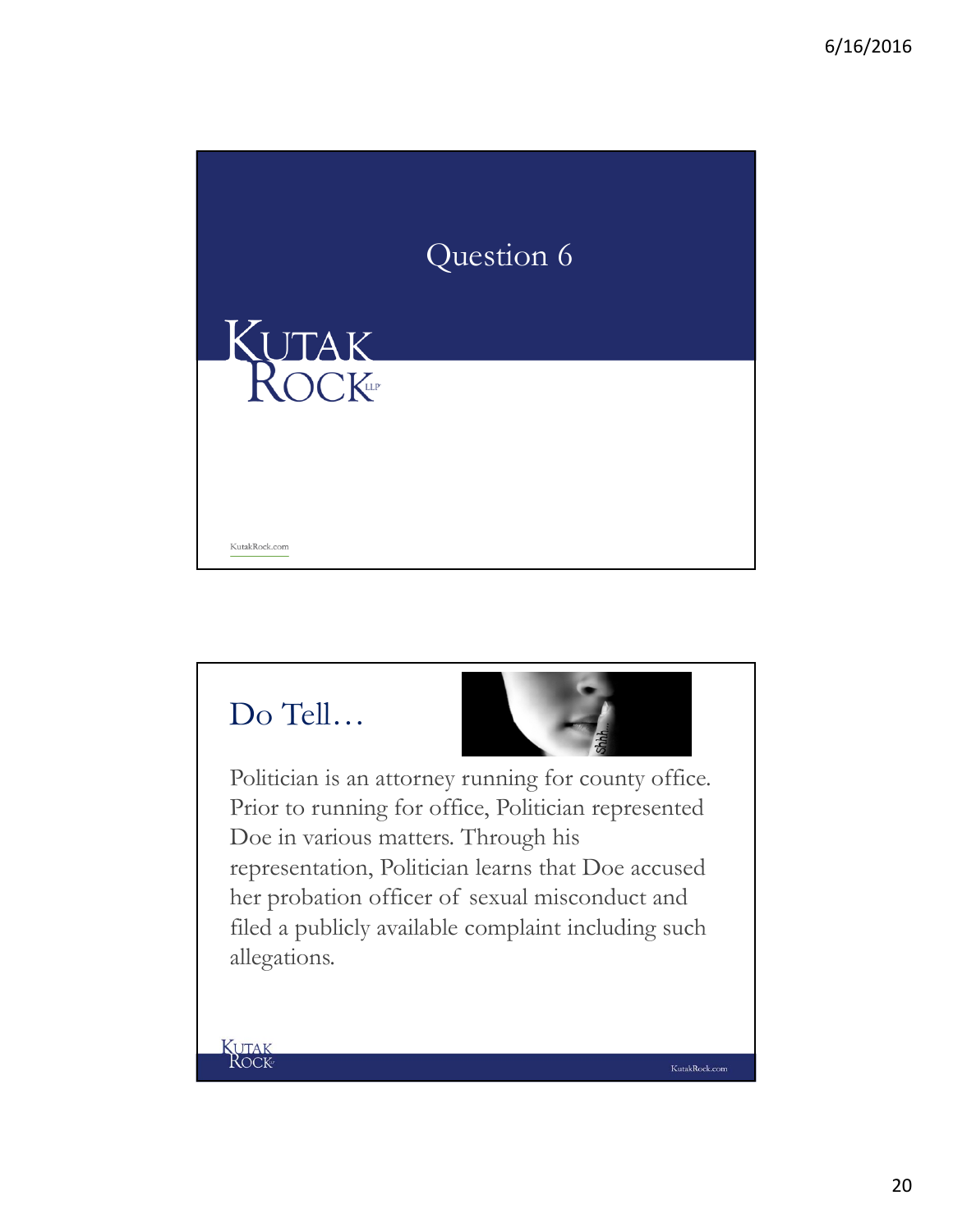#### Do Tell…



Doe later alleges that she and Politician had a sexual relationship that arose during Politician's representation of her. She accuses Politician of sexual misconduct and files an ethical complaint against him.

#### Do Tell…

**KUTAK**<br>ROCK



News of Doe's allegations against Politician spreads quickly and becomes a focus of the political race. Politician is asked to comment and he states, "[Doe] previously was in a situation with her probation officer, which I later found out was alleged sexual misconduct."

It is widely understood that Politician is trying to shore up his reputation by insinuating that Doe has made false claims of sexual misconduct in the past.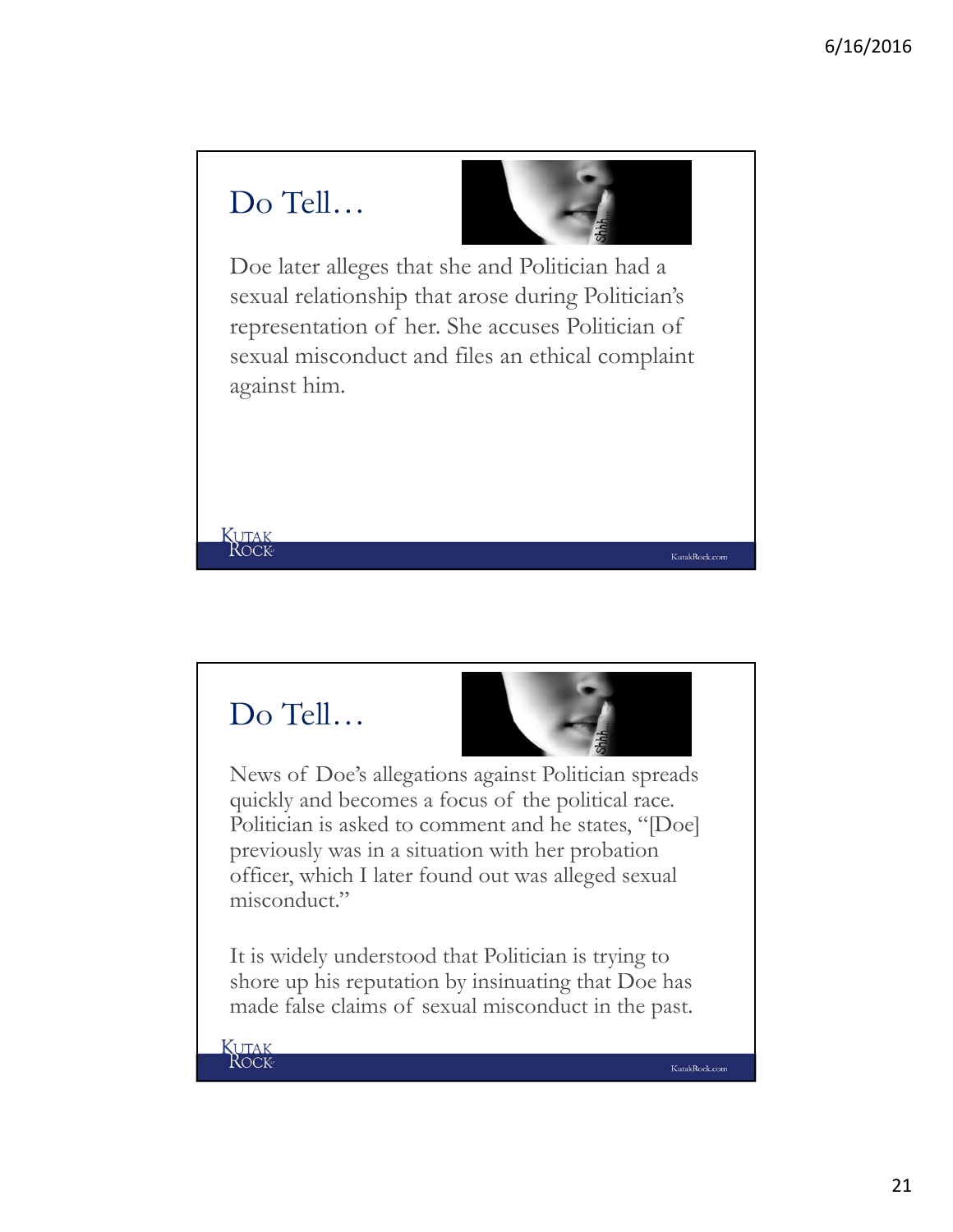

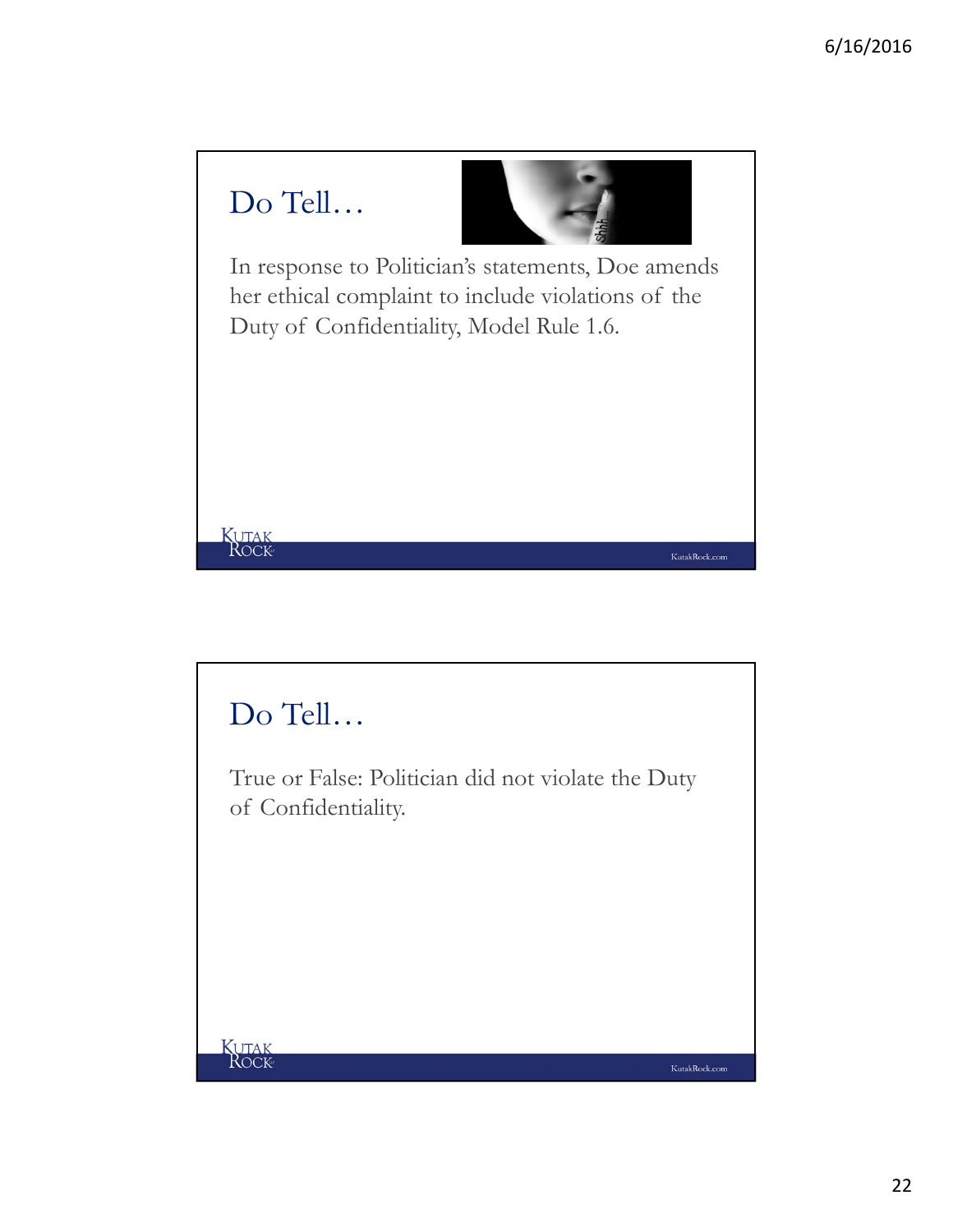#### Do Tell…

Model Rule 1.6 [KS 1.6 / MO 4-1.6]

(a) A lawyer shall not reveal information relating to the representation of a client unless the client gives informed consent, the disclosure is impliedly authorized in order to carry out the representation or the disclosure is permitted by paragraph (b).

#### Do Tell…

**KUTAK**<br>ROCK

*In re Marzen*, (Iowa, No. 08-1546, 3/19/10)

The Iowa Supreme Court held that disclosure of client information is not excused simply because the same information could be obtained from publicly available court records. "[T]he rule of confidentiality is breached when an attorney discloses information learned through the attorney-client relationship even if that information is otherwise publicly available."

KUTAK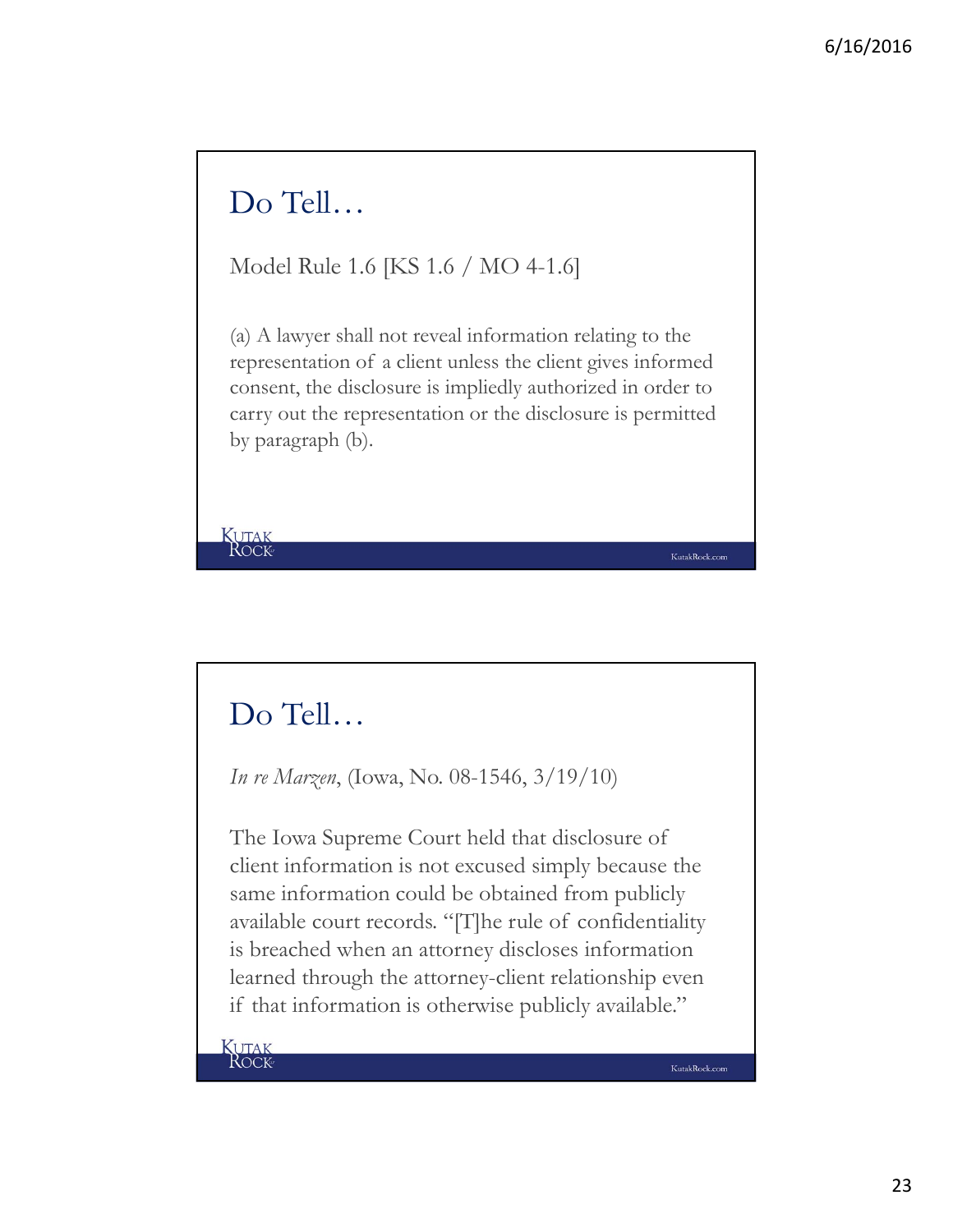

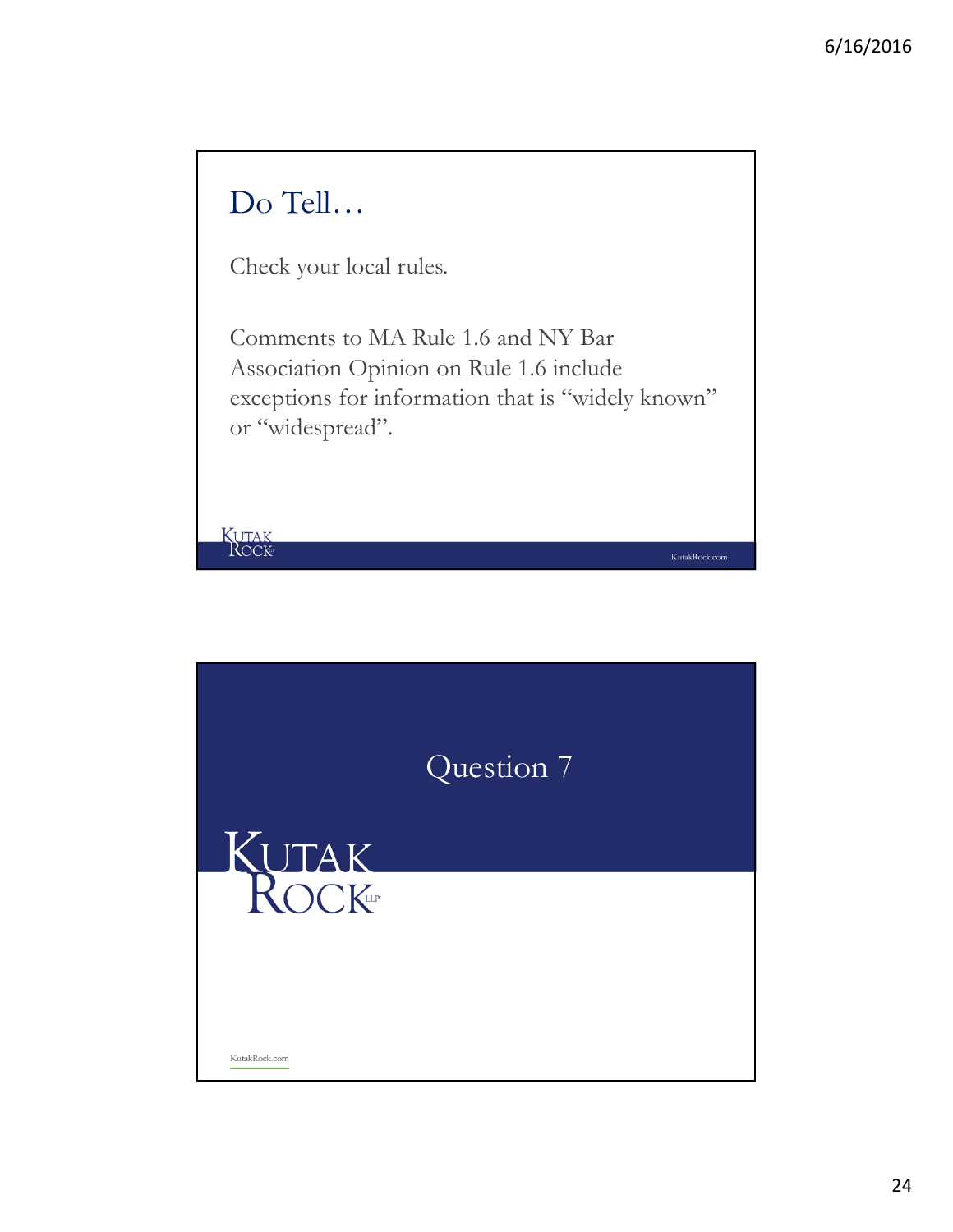#### Rager

Old Tymer attends a hearing with Laker and Mr. Pro Se, both of whom are opposing parties in a personal injury action. During the hearing, Old Tymer tells Mr. Pro Se, "Be quiet kid, I am talking." Old Tymer also calls Laker, "Mr. Out-of-Town Attorney" and tells Laker to "go jump in the lake."



#### Rager

The hearing is conducted before Judge. Judge does not rule in Old Tymer's favor. Old Tymer accuses Judge of colluding with Laker. After the hearing, Old Tymer follows Judge to chambers and says, "It's a good thing you're still wearing that robe." When Judge asks what Old Tymer means by that, Old Tymer responds, "Why don't you take it off and step out here and I'll show you?"

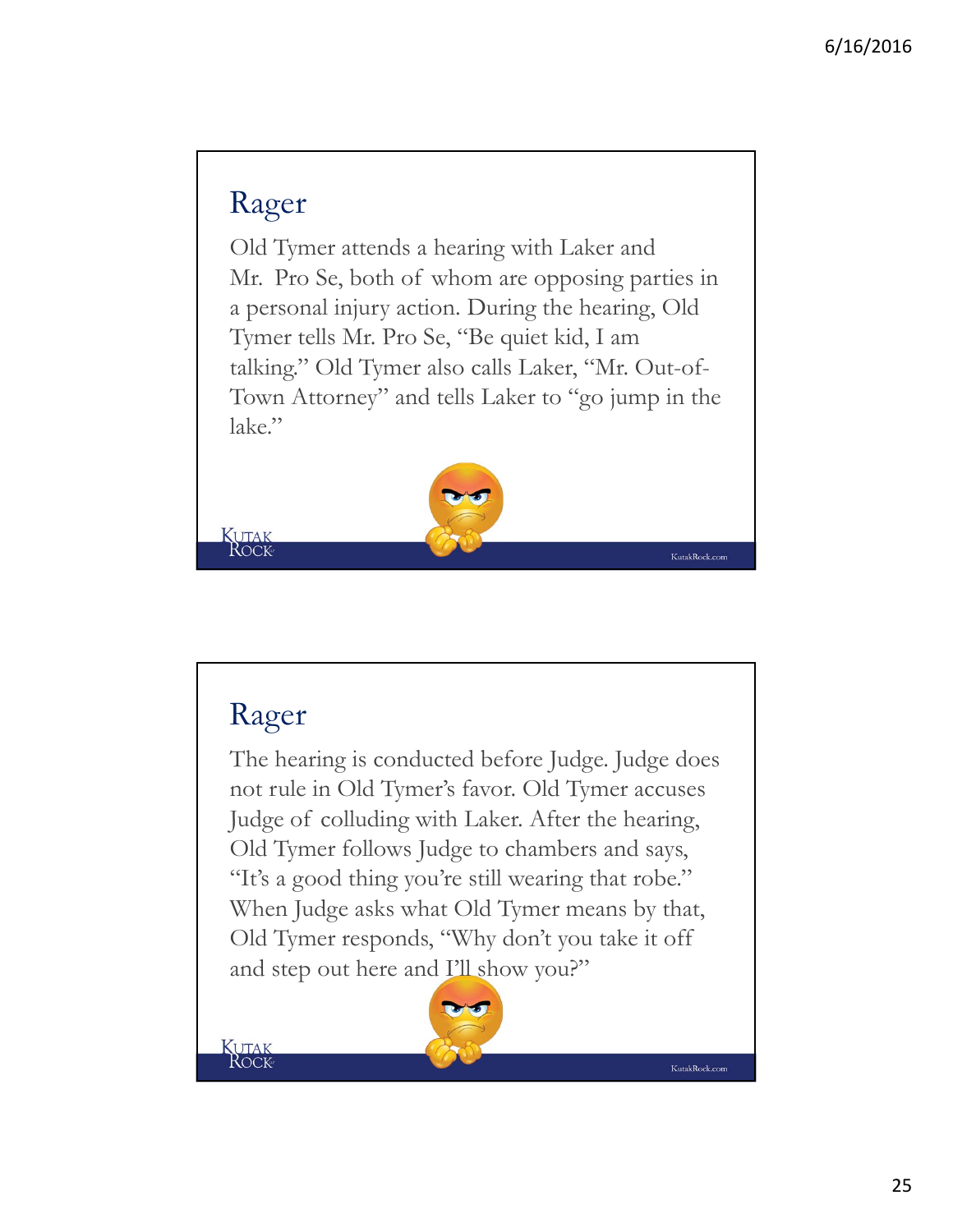## Rager

Later on, Old Tymer attempts to schedule a meeting with Newbie, an opposing attorney in a divorce case. During the discussion, Old Tymer becomes angry. He calls Newbie a "liar." Old Tymer also pokes Newbie in the chest and says "why don't you just punch me?"



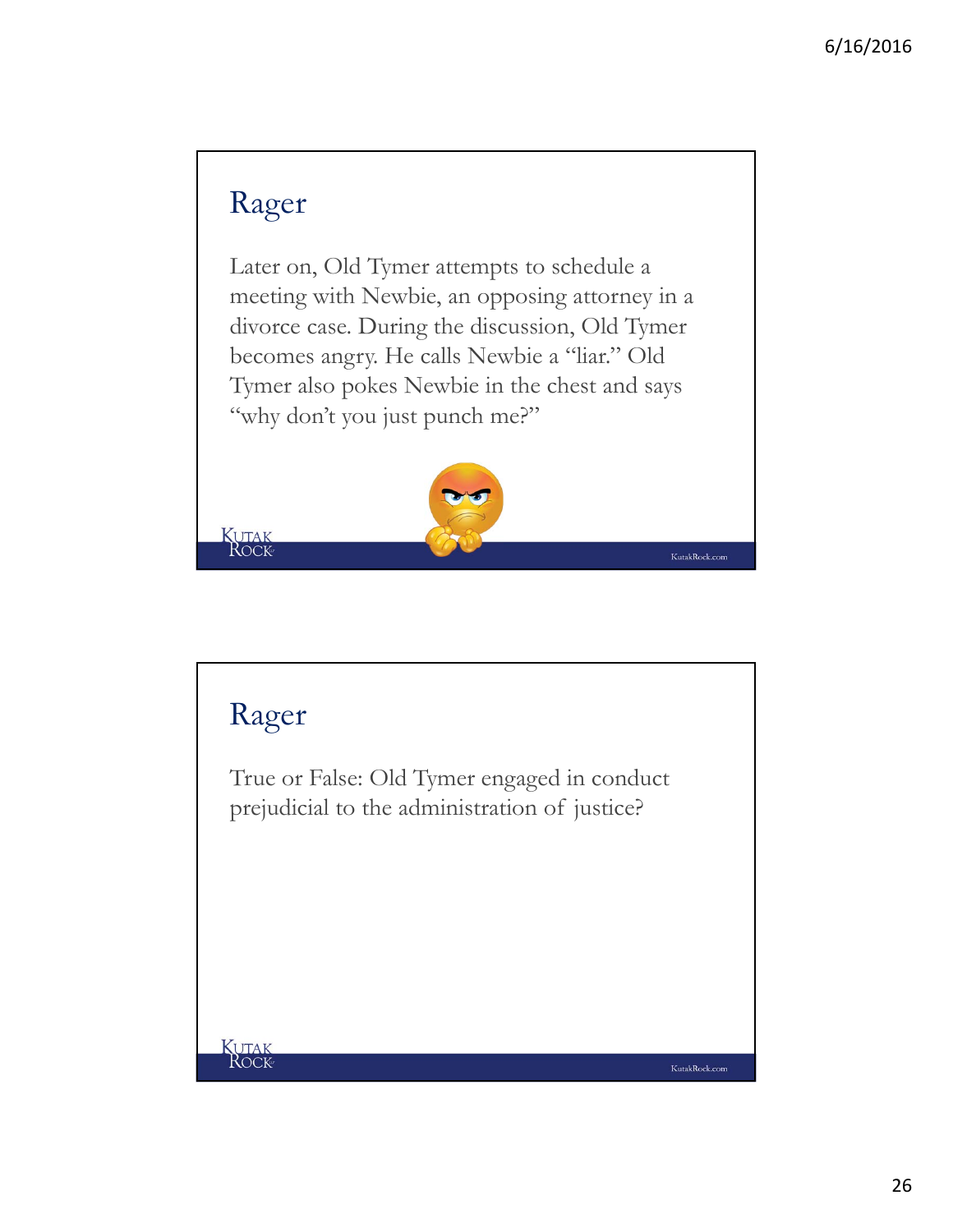#### Rager

Model Rule 8.4 [KS 8.4 / MO 4-8.4]

It is professional misconduct for a lawyer to:

- a) violate or attempt to violate the Rules of Professional Conduct, knowingly assist or induce another to do so, or do so through the acts of another;
- b) commit a criminal act that reflects adversely on the lawyer's honesty, trustworthiness or fitness as a lawyer in other respects;
- c) engage in conduct involving dishonesty, fraud, deceit or misrepresentation;
- d) engage in conduct that is prejudicial to the administration of justice;

KutakRock.com

KutakRock.com

KUTAK<br>ROCK

#### Rager

*In re Clothier*, No. 112,658

Ethics and professional responsibility extends beyond clients and the Court. All attorneys have a duty to treat opposing counsels with respect.

e) state or imply an ability to influence improperly a government agency or official or to achieve results by means that violate the Rules of Professional Conduct or other law; or

f) knowingly assist a judge or judicial officer in conduct that is a violation of applicable rules of judicial conduct or other law.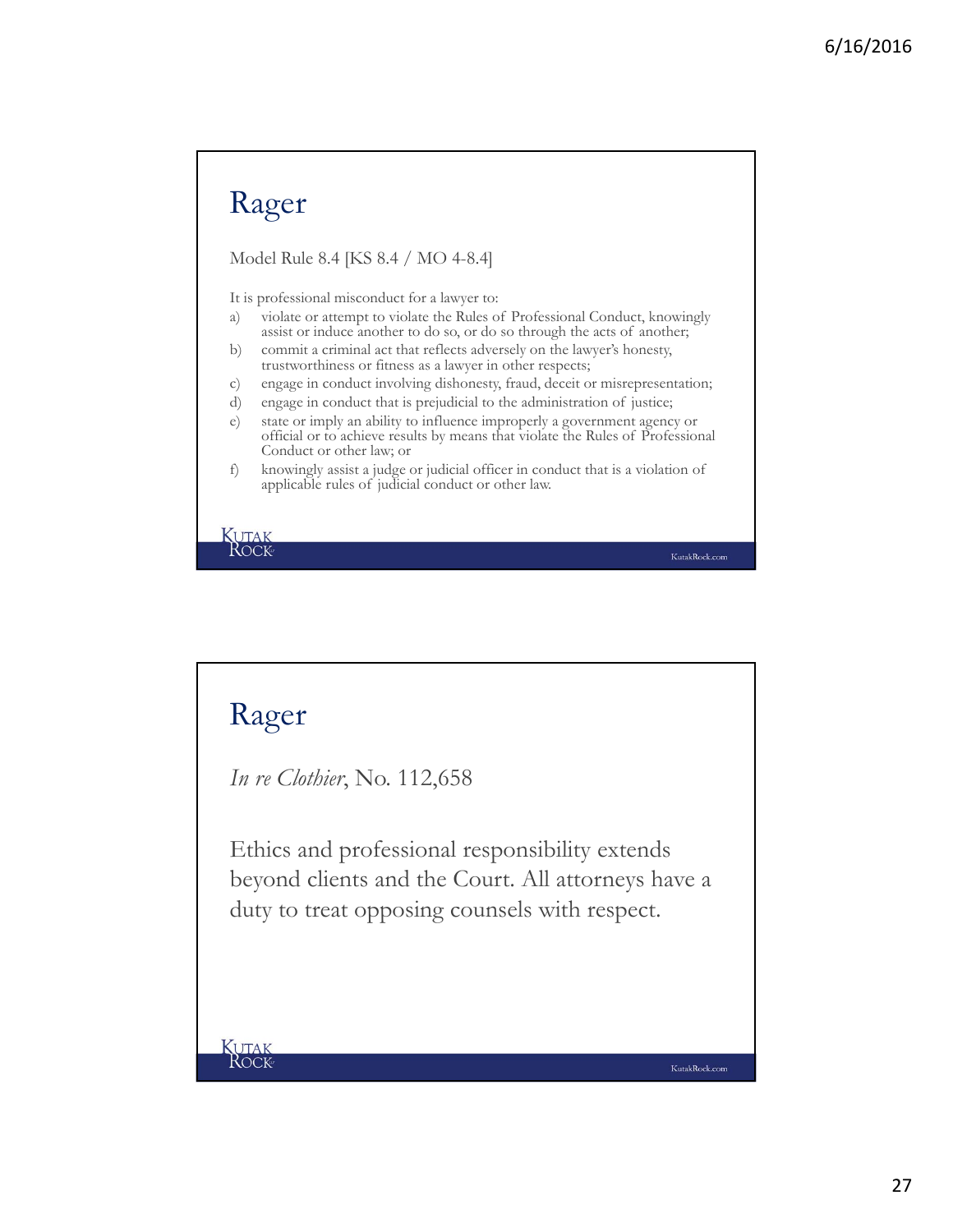

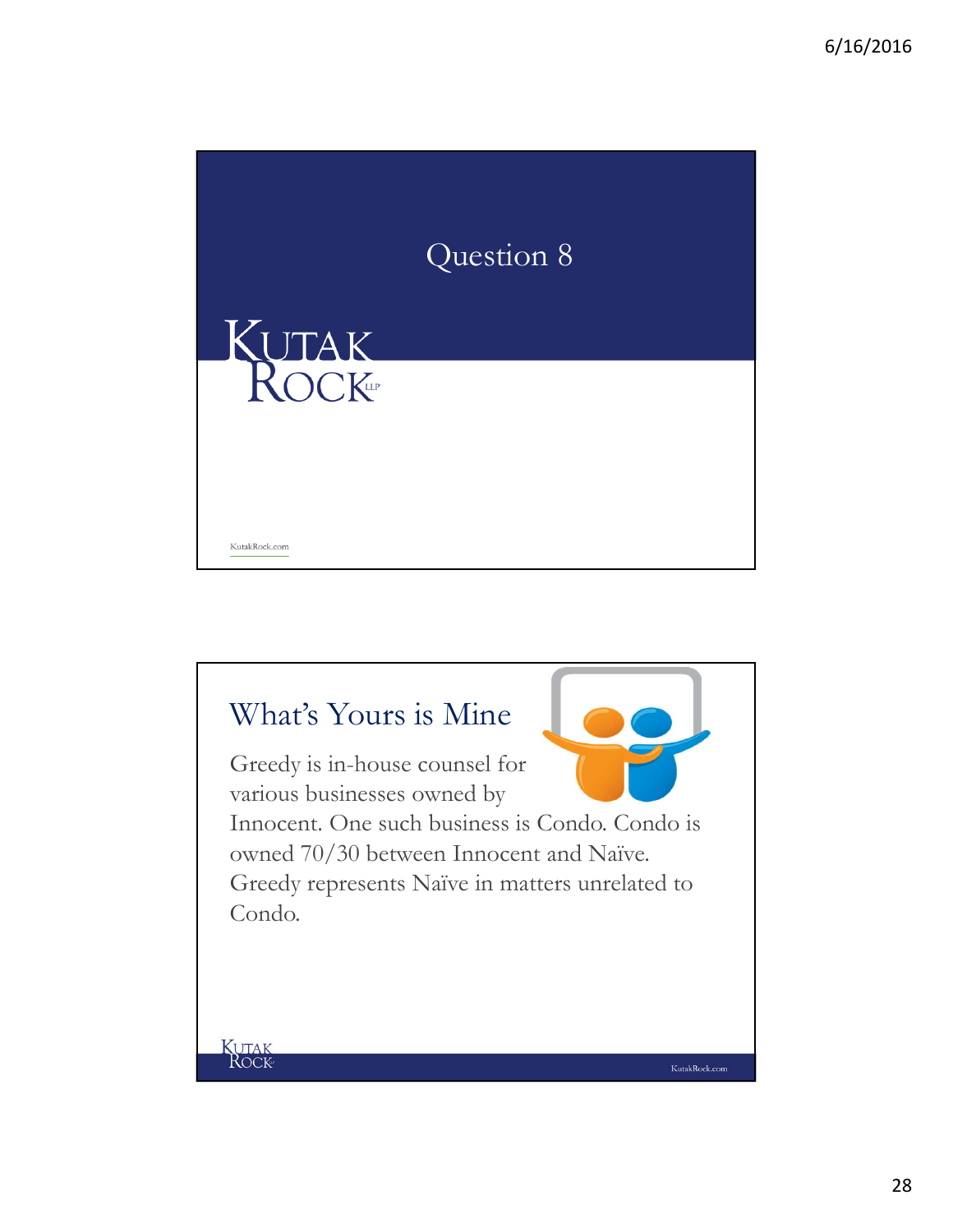#### What's Yours is Mine

Without consulting Innocent or Naïve, Greedy prepares a

letter resignation for Naïve. The letter transfers Naïve's ownership interest in Condo in exchange for a severance package. Greedy also prepares a blank assignment of interest form to reassign Naïve's interest in Condo.

KutakRock.com

KutakRock.com

#### What's Yours is Mine

Greedy recommends that Naïve Execute the resignation and tells Naïve that Innocent no longer wants to do business with Naïve. Naïve executes the resignation documents and accepts the severance. One of Greedy's companies is listed as the recipient of Naïve's 30% interest in Condo.

**KUTAK**<br>ROCK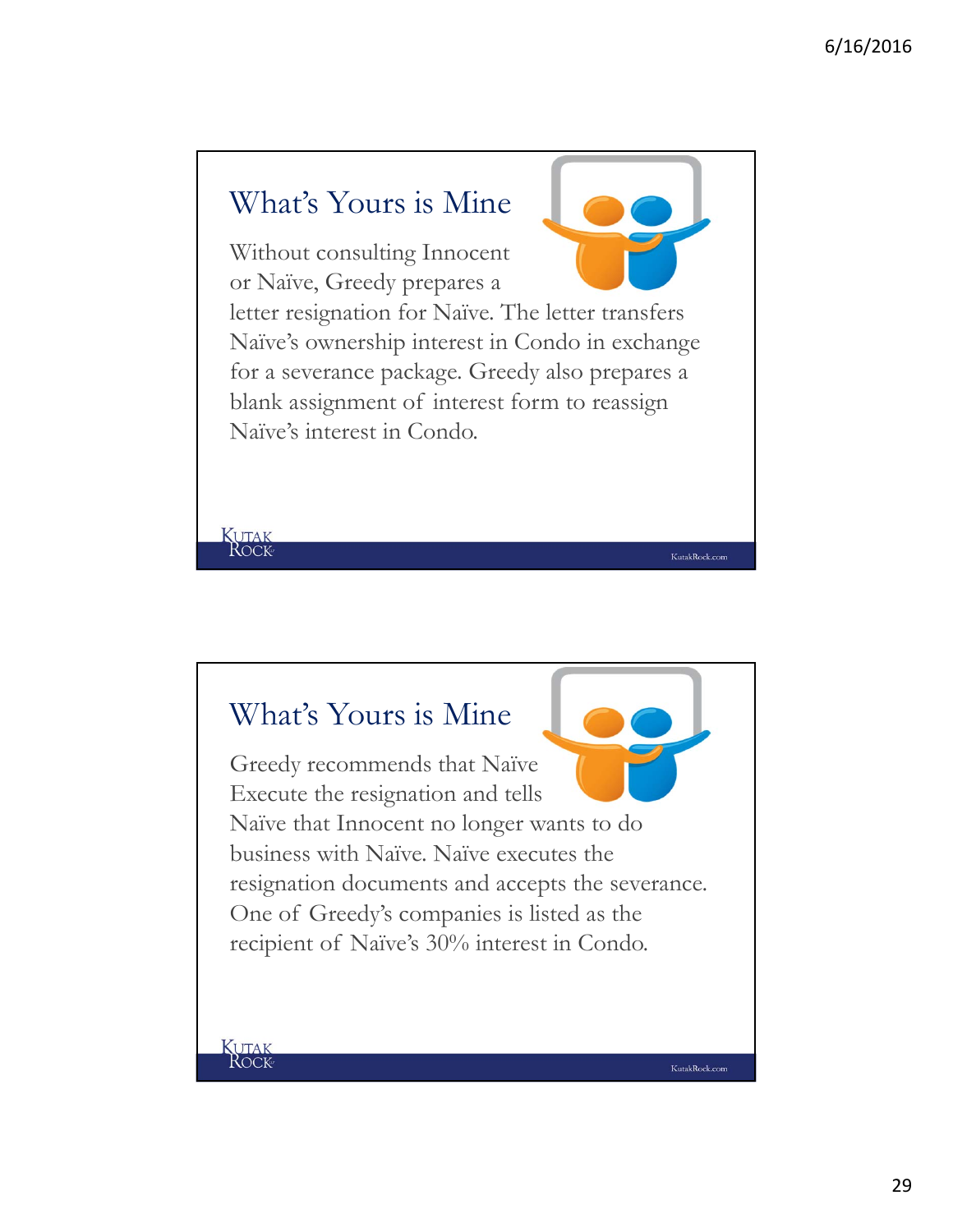KutakRock.com

#### What's Yours is Mine

KUTAK<br>ROCK

True or False: Greedy's acquisition of a 30% interest in Condo is permissible.

#### What's Yours is Mine Model Rule 1.7 [KS 1.7 / MO 4-1.7] a) Except as provided in paragraph (b), a lawyer shall not represent a client if the representation involves a concurrent conflict of interest. A concurrent conflict of interest exists if: 1) the representation of one client will be directly adverse to another client; or 2) there is a significant risk that the representation of one or more clients will be materially limited by the lawyer's responsibilities to another client, a former client or a third person or by a personal interest of the lawyer. b) Notwithstanding the existence of a concurrent conflict of interest under paragraph (a), a lawyer may represent a client if: 1) the lawyer reasonably believes that the lawyer will be able to provide competent and diligent representation to each affected client; 2) the representation is not prohibited by law; 3) the representation does not involve the assertion of a claim by one client against another client represented by the lawyer in the same litigation or other proceeding before a tribunal; and 4) each affected client gives informed consent, confirmed in writing. $\overline{\text{UT}}$ AK ROCK KutakRock.com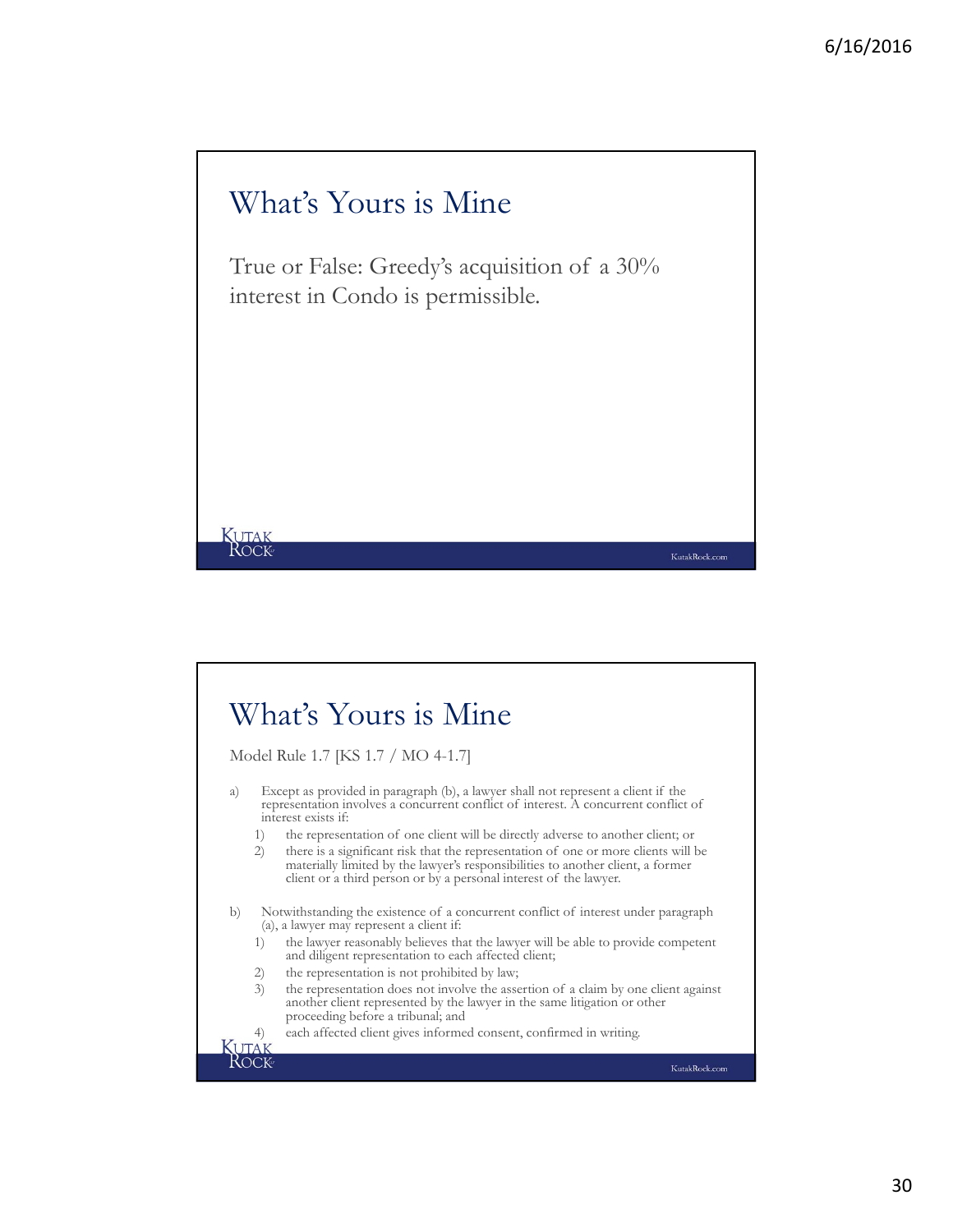# What's Yours is Mine

Model Rule 1.8 [KS 1.8 / MO 4-1.8]

- a) A lawyer shall not enter into a business transaction with a client or knowingly acquire an ownership, possessory, security or other pecuniary interest adverse to a client unless:
	- 1) the transaction and terms on which the lawyer acquires the interest are fair and reasonable to the client and are fully disclosed and transmitted in writing in a manner that can be reasonably understood by the client;
	- 2) the client is advised in writing of the desirability of seeking and is given a reasonable opportunity to seek the advice of independent legal counsel on the transaction; and
	- 3) the client gives informed consent, in a writing signed by the client, to the essential terms of the transaction and the lawyer's role in the transaction, including whether the lawyer is representing the client in the transaction.



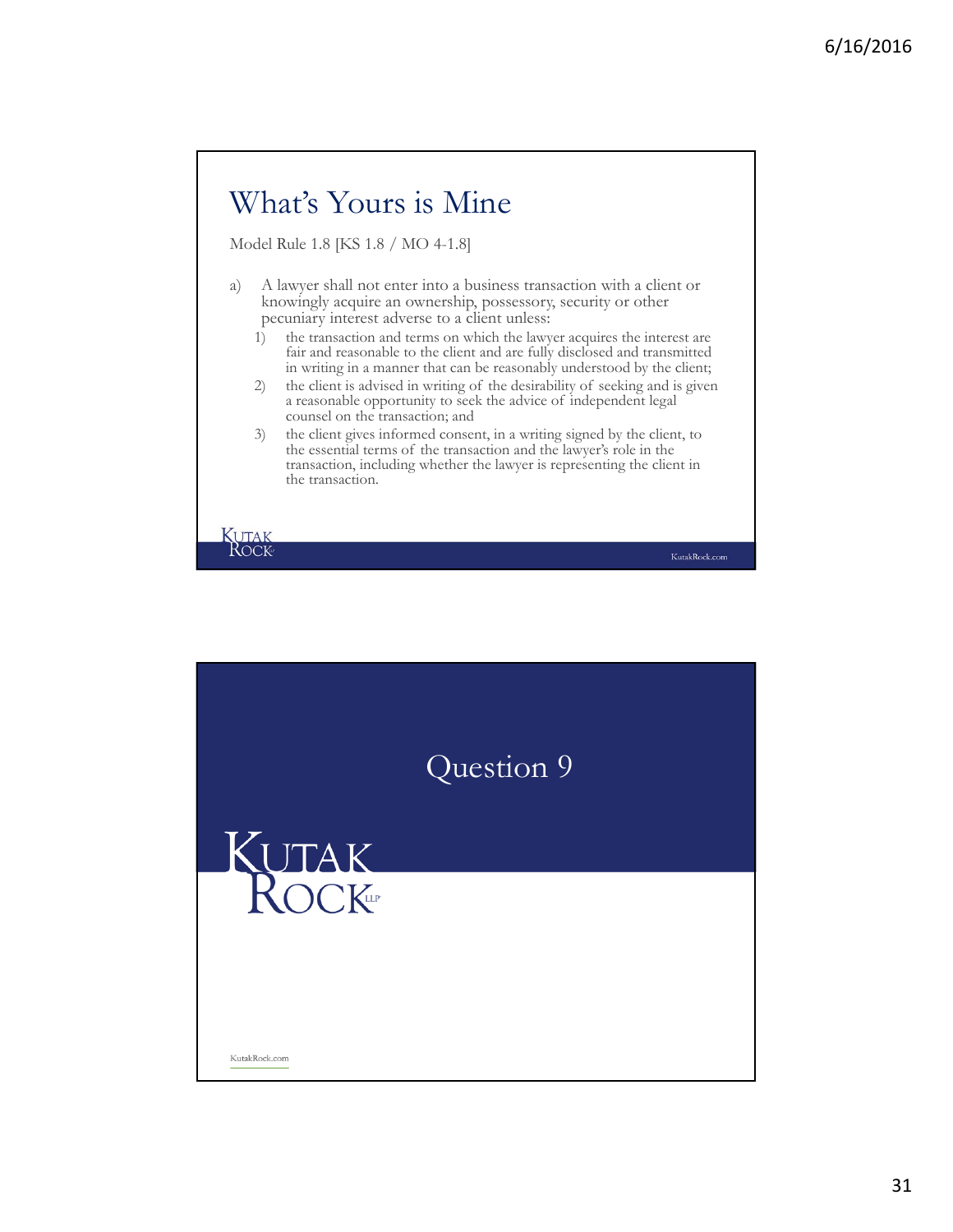#### What's Yours is Mine Greedy commits various misdeeds during her representation of Innocent and his companies. Innocent fires Greedy and sues for malpractice and breach of fiduciary duty. Greedy defends the suit by alleging that she was fired for recommending that Innocent end his business relationship with Broker. Broker provided insurance to Innocent and his companies. The case is assigned to Judge. **KUTAK**<br>ROCK KutakRock.com

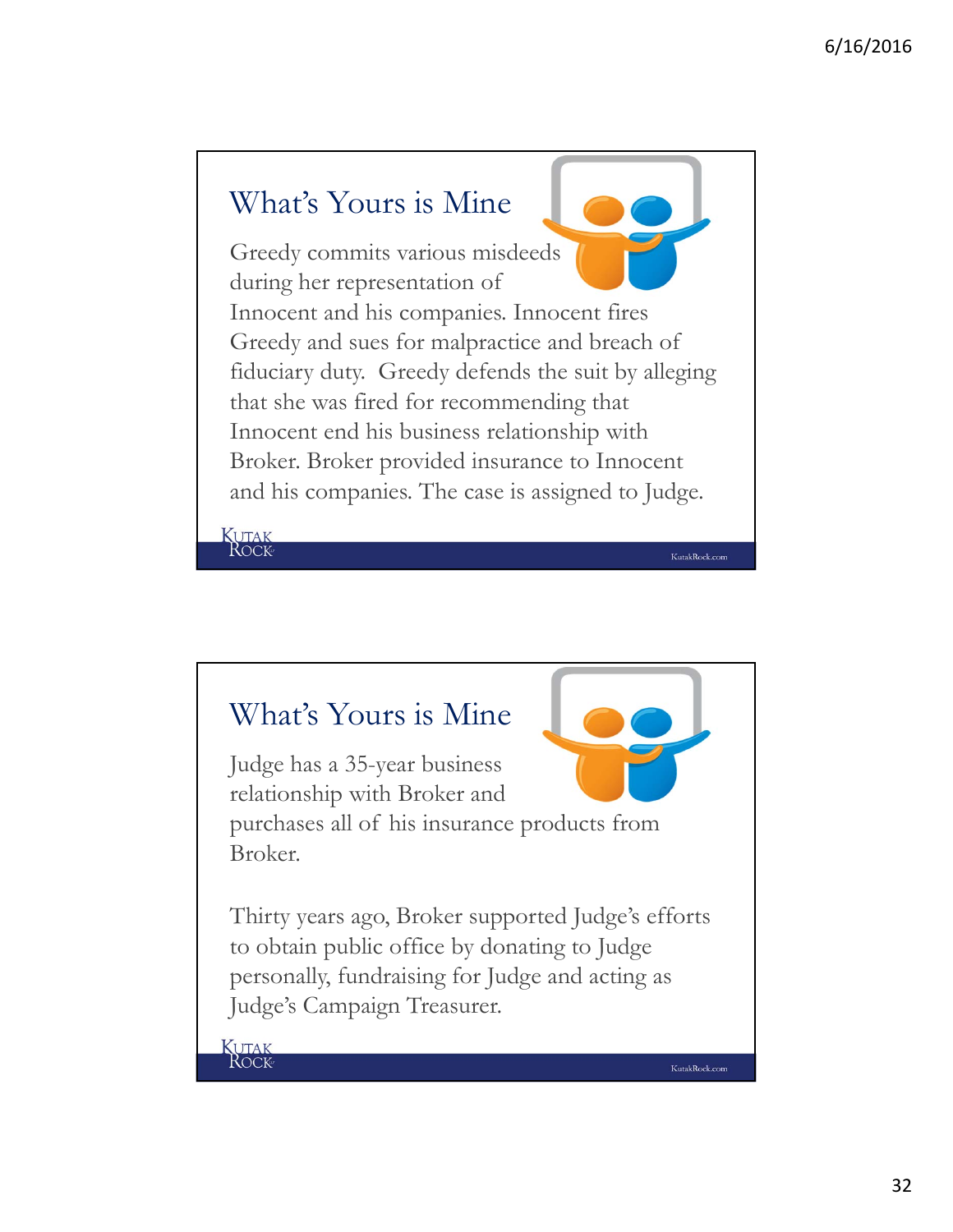

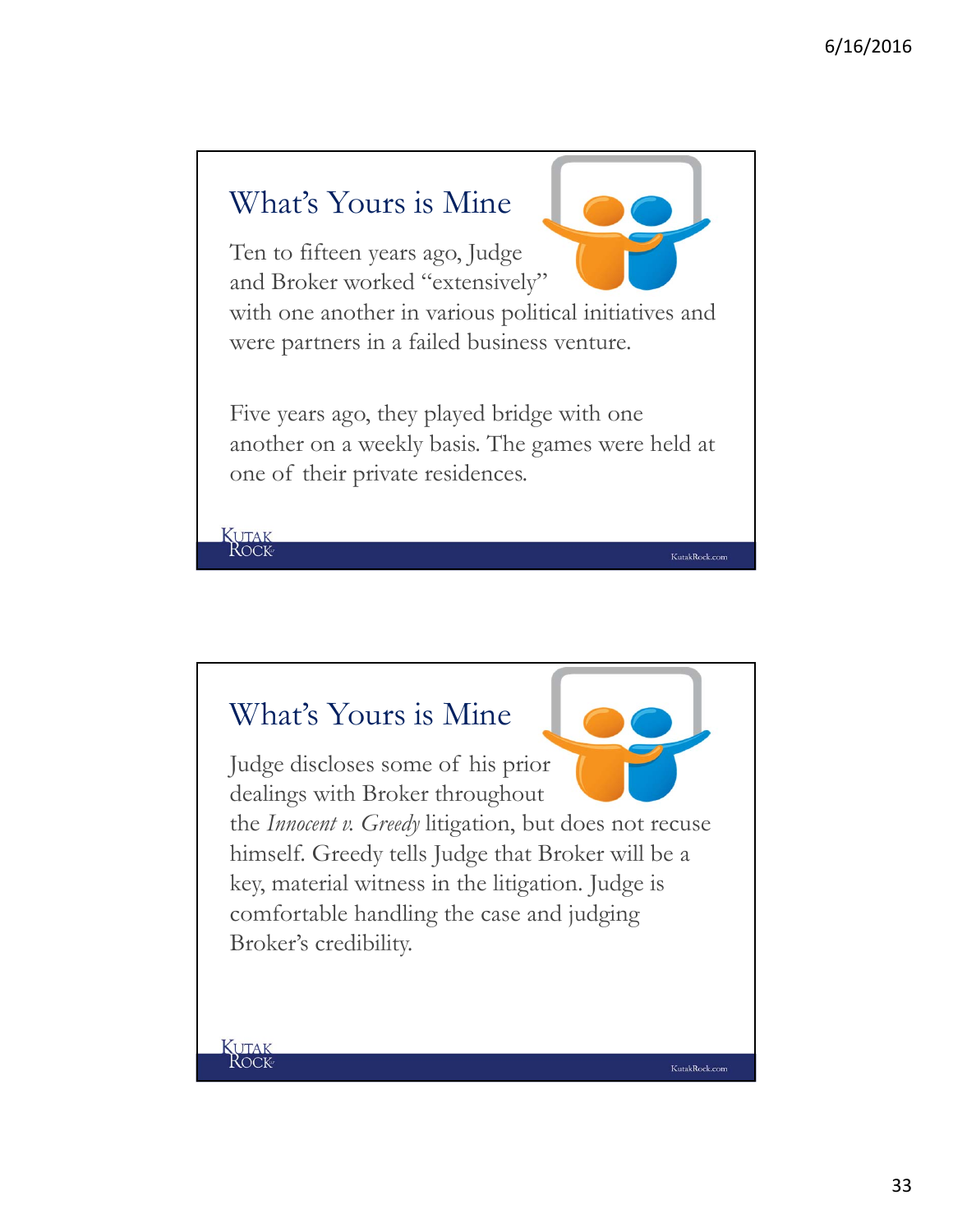

#### What's Yours is Mine

Canon 1

A judge shall uphold and promote the independence, integrity, and impartiality of the judiciary, and shall avoid impropriety and the appearance of impropriety.

Canon 2

A judge shall perform the duties of judicial office impartially, competently, and diligently.

#### Canon 3

A judge shall conduct the judge's personal and extrajudicial activities to minimize the risk of conflict with the obligations of judicial office.

**KUTAK**<br>ROCK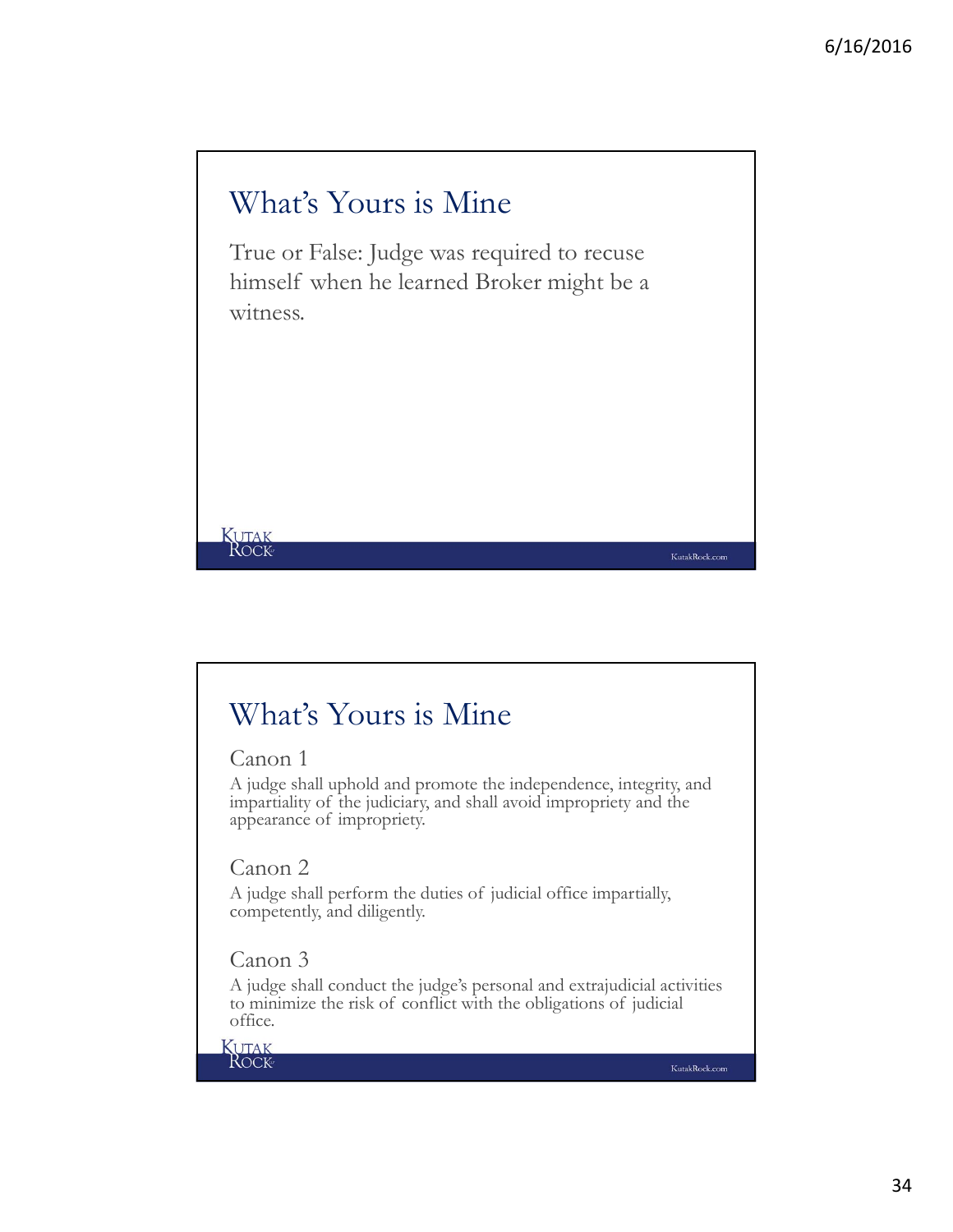#### What's Yours is Mine

Court found that Judge's ongoing insurance business relationship with Broker was sufficient to warrant recusal because it created an appearance of impropriety.

#### What's Yours is Mine

*Kaye v. Rosefielde,* 75 A.3d 1168 (N.J. Super. Ct. App. Div. 2013)

*In re Perskie,* 207 N.J. 275 (2011)

KUTAK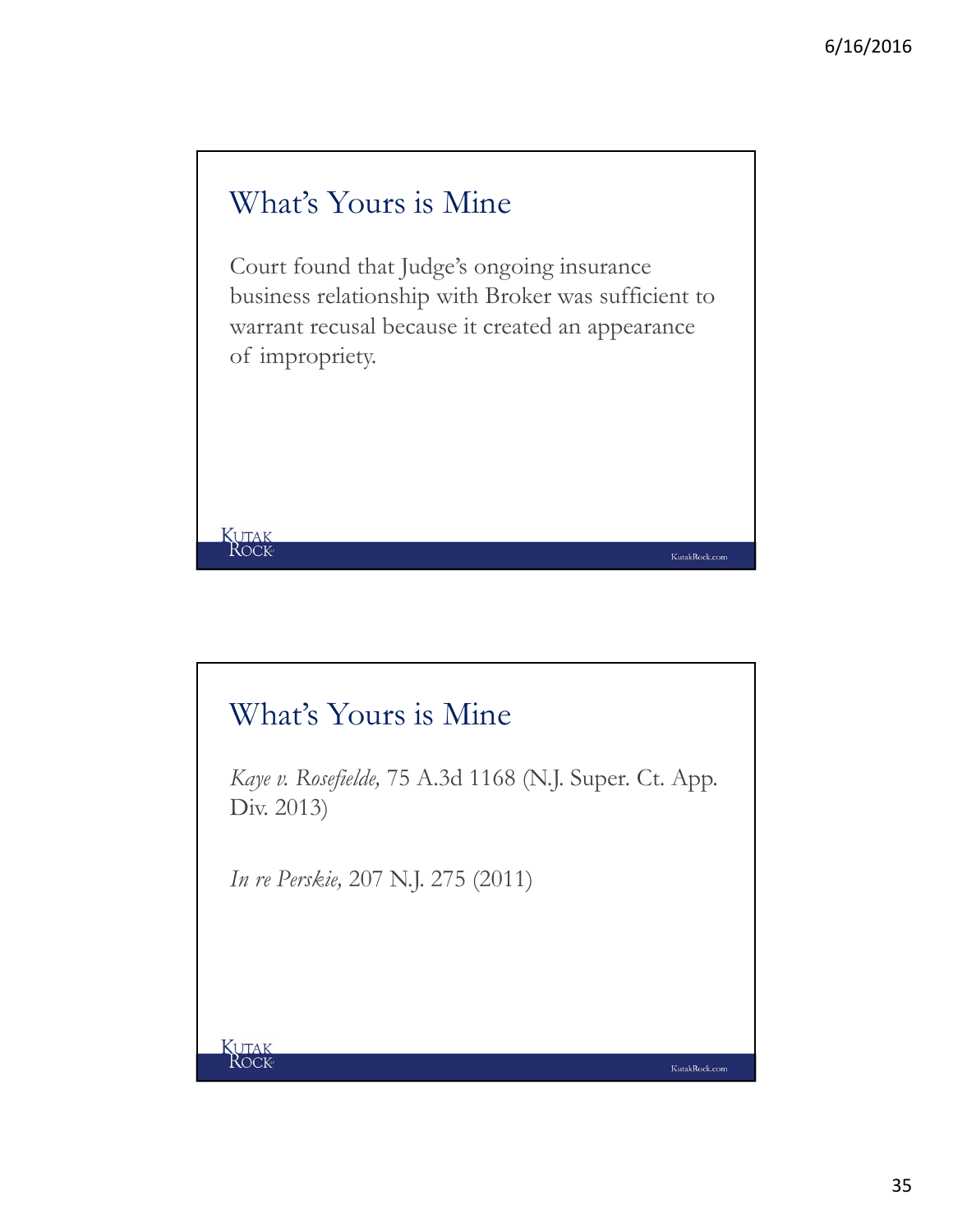

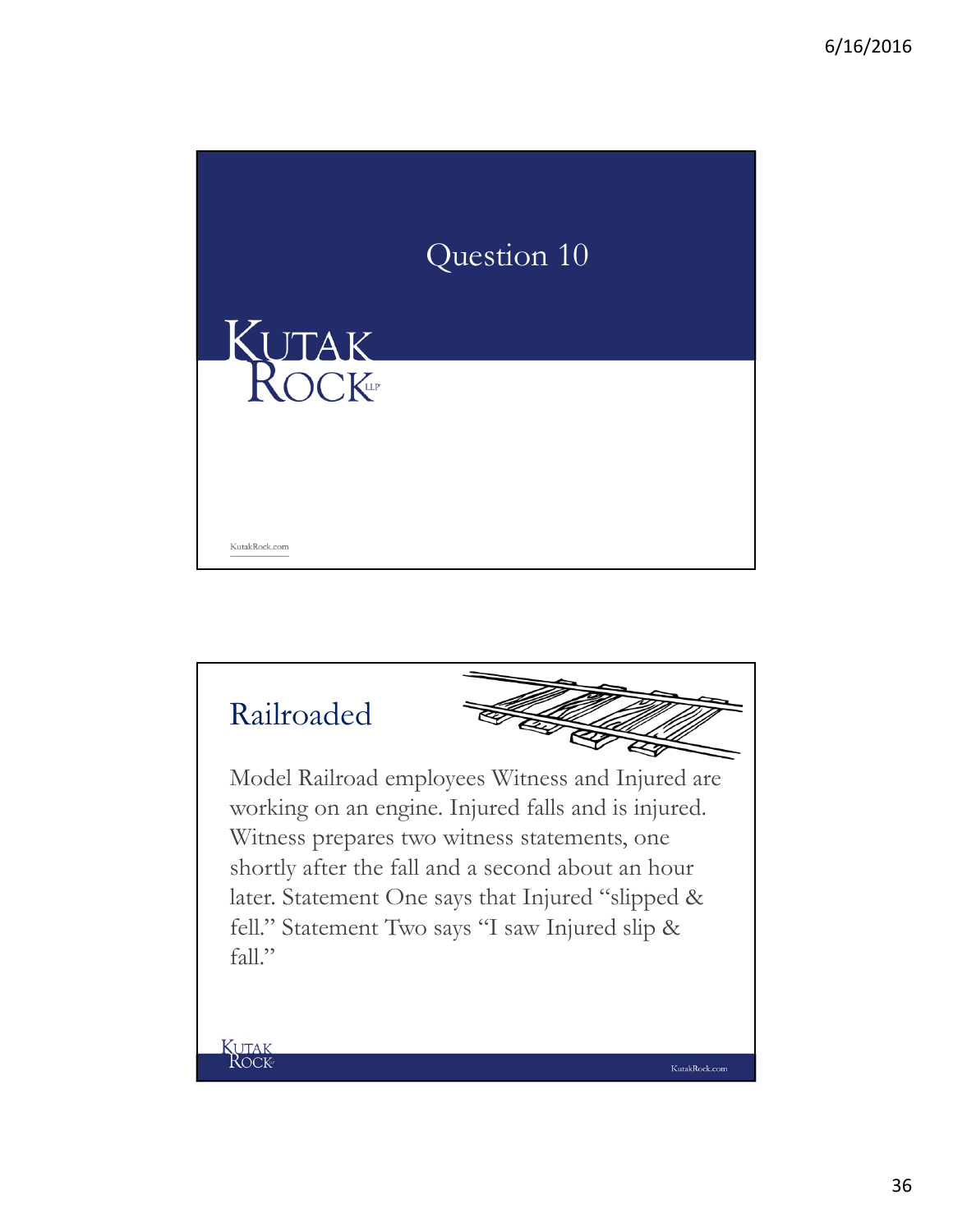

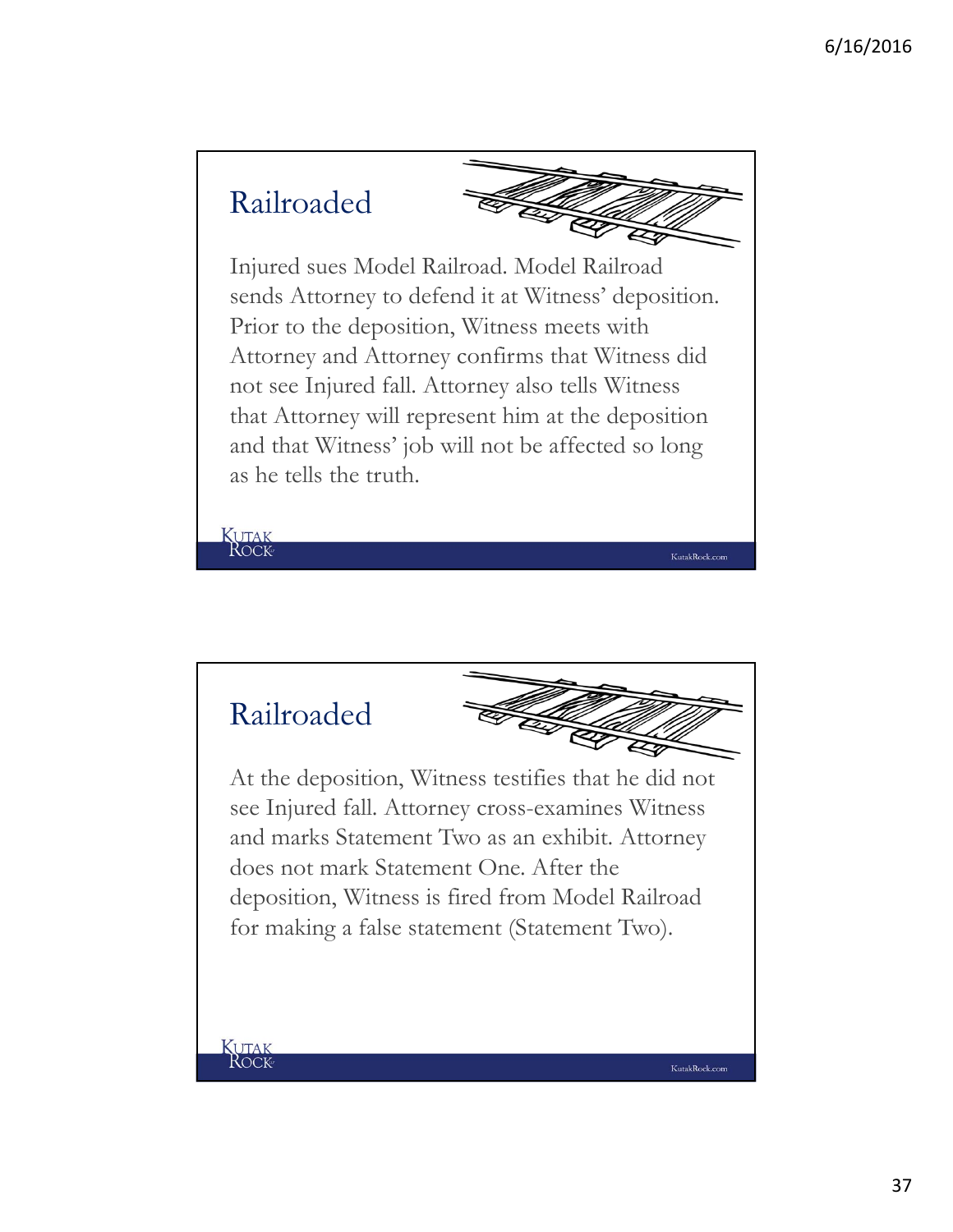#### Railroaded

KUTAK<br>ROCK

ROCK

True or False: Attorney violated the rules of ethics during Witness' deposition.

#### Railroaded Model Rule 1.7 [KS 1.7 / MO 4-1.7] a) Except as provided in paragraph (b), a lawyer shall not represent a client if the representation involves a concurrent conflict of interest. A concurrent conflict of interest exists if: 1) the representation of one client will be directly adverse to another client; or

2) there is a significant risk that the representation of one or more clients will be materially limited by the lawyer's responsibilities to another client, a former client or a third person or by a personal interest of the lawyer.

b) Notwithstanding the existence of a concurrent conflict of interest under paragraph (a), a lawyer may represent a client if:

- 1) the lawyer reasonably believes that the lawyer will be able to provide competent and diligent representation to each affected client;
- 2) the representation is not prohibited by law;
- 3) the representation does not involve the assertion of a claim by one client against another client represented by the lawyer in the same litigation or other proceeding before a tribunal; and
- 4) each affected client gives informed consent, confirmed in writing.**KUTAK**

KutakRock.com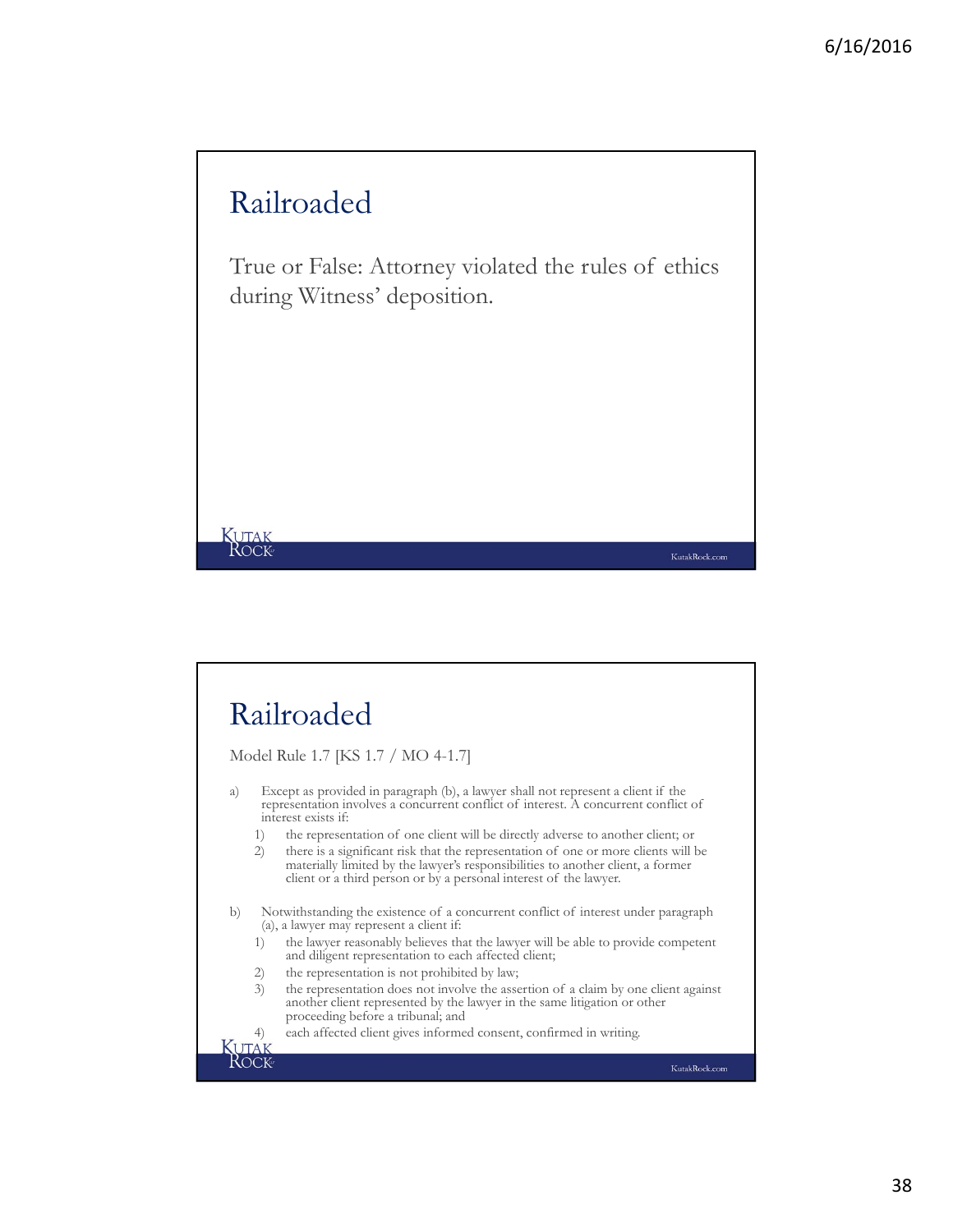

#### Railroaded

*Yanez v. Plummer*, 164 Cal. Rptr. 3d 309 (Cal. Ct. App. 2013).

Court found that Witness submitted a triable issue regarding Attorney's violation of Model Rule 1.7.

Attorney "highlighted" Witness's testimony that he did not actually see Injured fall, introduced Statement Two at the deposition, got Witness to admit that Statement Two conflicted with his testimony, failed to introduce Statement One at the deposition, and did not give Witness a chance to explain the discrepancy between Statement One and Statement Two.

KUTAK ROCK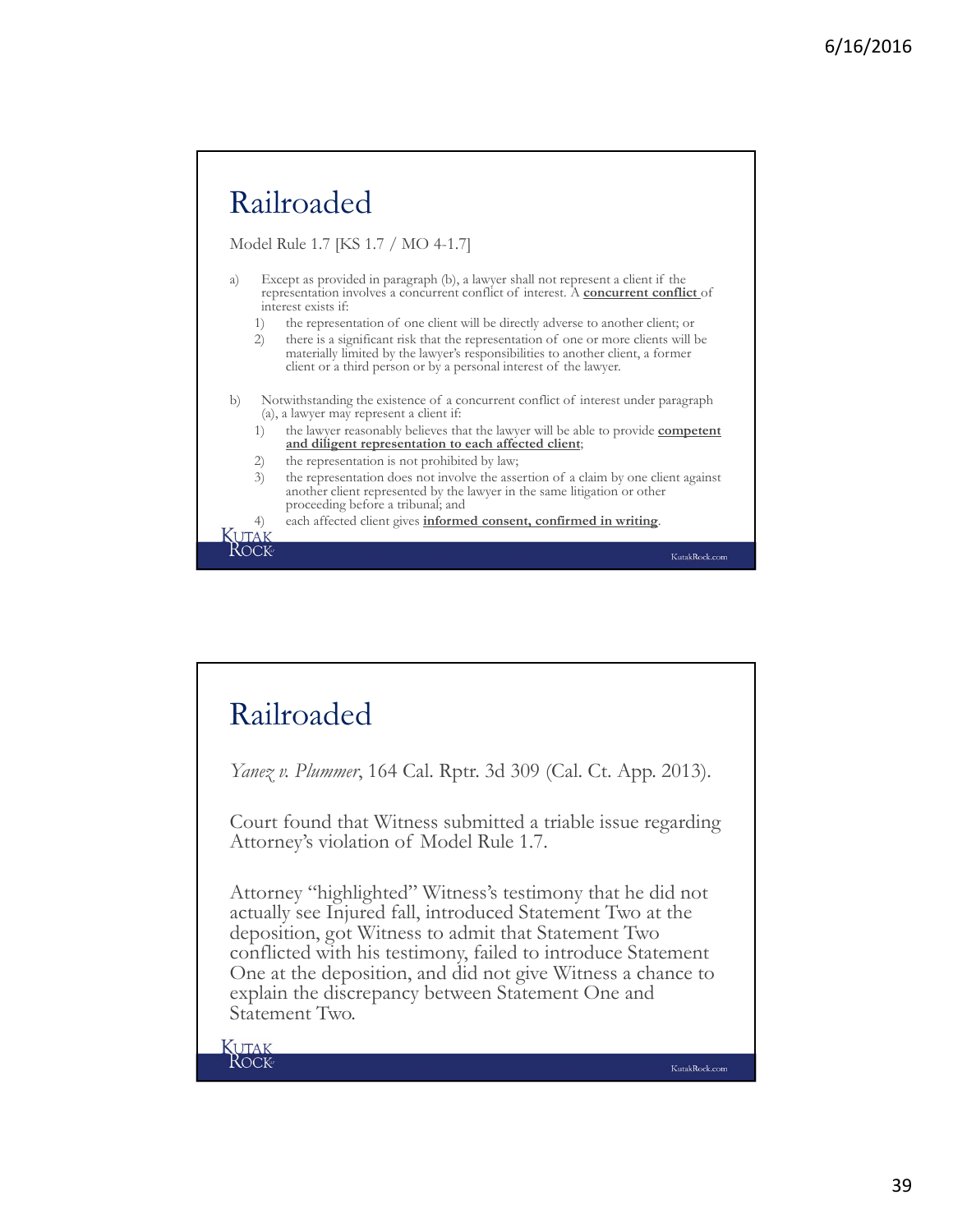

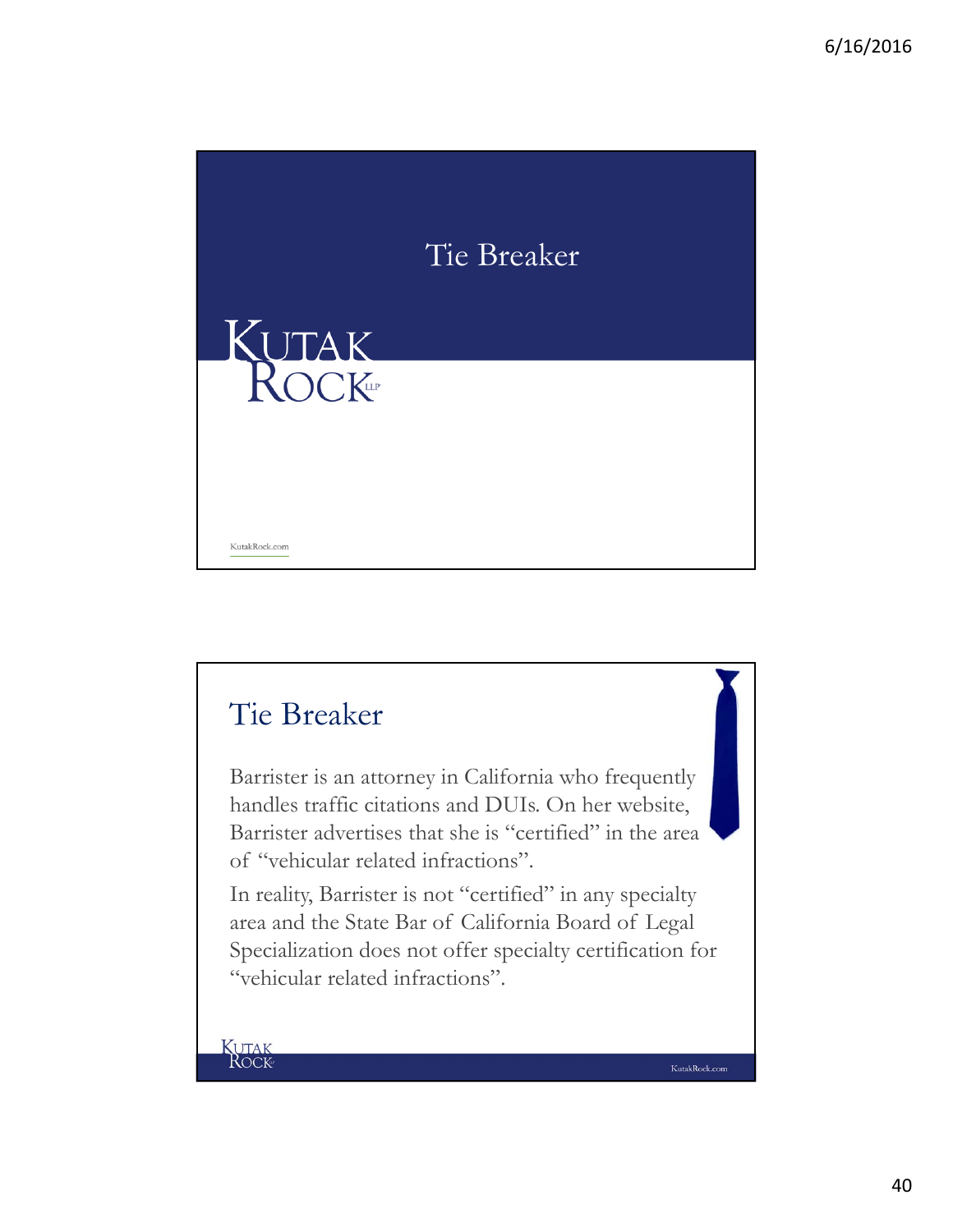